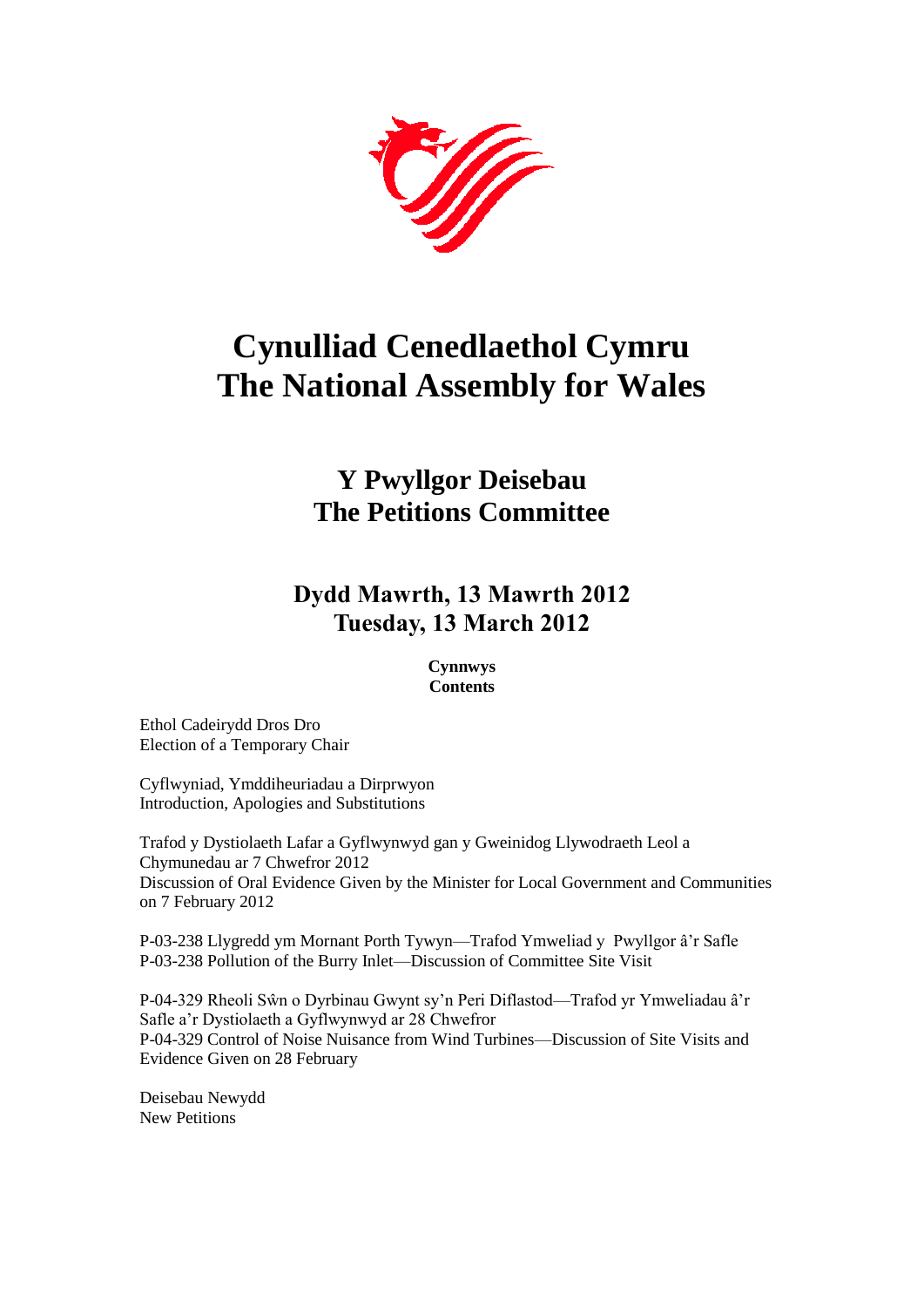[Y Wybodaeth Ddiweddaraf am Ddeisebau Blaenorol](#page-7-0) Updates [to Previous Petitions](#page-7-0)

[P-04-335 Sefydlu Tîm Criced i Gymru—Trafodaeth](#page-12-0) [P-04-335 The Establishmentof a Welsh Cricket Team—Round Table Discussion](#page-12-0)

Cofnodir y trafodion hyn yn yr iaith y llefarwyd hwy ynddi yn y pwyllgor. Yn ogystal, cynhwysir cyfieithiad Saesneg o gyfraniadau yn y Gymraeg.

These proceedings are reported in the language in which they were spoken in the committee. In addition, an English translation of Welsh speeches is included.

#### **Aelodau'r pwyllgor yn bresennol Committee members in attendance**

| Eluned Parrott  | Democratiaid Rhyddfrydol Cymru (yn dirprwyo ar ran William<br>Powell) |
|-----------------|-----------------------------------------------------------------------|
|                 | Welsh Liberal Democrats (substitute for William Powell)               |
| Joyce Watson    | Llafur (Cadeirydd dros dro y Pwyllgor)                                |
|                 | Labour (Temporary Committee Chair)                                    |
| Lindsay Whittle | Plaid Cymru (yn dirprwyo ar ran Bethan Jenkins)                       |
|                 | The Party of Wales (substitute for Bethan Jenkins)                    |
|                 |                                                                       |

#### **Eraill yn bresennol Others in attendance**

| Mohammad Asghar        | Aelod Cynulliad, Ceidwadwyr Cymreig  |
|------------------------|--------------------------------------|
|                        | Assembly Member, Welsh Conservatives |
| <b>Matthew Bumford</b> | Deisebydd                            |
|                        | Petitioner                           |
| Jonathan Edwards       | Aelod Seneddol, Plaid Cymru          |
|                        | Member of Parliament, Plaid Cymru    |
| Alan Hamer             | Criced Morgannwg                     |
|                        | Glamorgan Cricket                    |
| Peter Hybart           | Cyfarwyddwr Criced, Criced Cymru     |
|                        | Director of Cricket, Cricket Wales   |
| Dr Huw Jones           | Chwaraeon Cymru                      |
|                        | <b>Sport Wales</b>                   |

#### **Swyddogion Cynulliad Cenedlaethol Cymru yn bresennol National Assembly for Wales officials in attendance**

| Sarita Marshall      | Dirprwy Glerc          |
|----------------------|------------------------|
|                      | Deputy Clerk           |
| <b>Helen Roberts</b> | Cynghorydd Cyfreithiol |
|                      | Legal Adviser          |
| Abigail Phillips     | Clerc                  |
|                      | Clerk                  |

*Dechreuodd y cyfarfod am 8.59 a.m. The meeting began at 8.59 a.m.*

[1] **Ms Phillips:** Good morning and welcome to the Petitions Committee meeting. Unfortunately, as things stand at the moment, we are inquorate. So, under Standing Order No. 17.31, we need to suspend the meeting for up to 20 minutes until we become quorate. We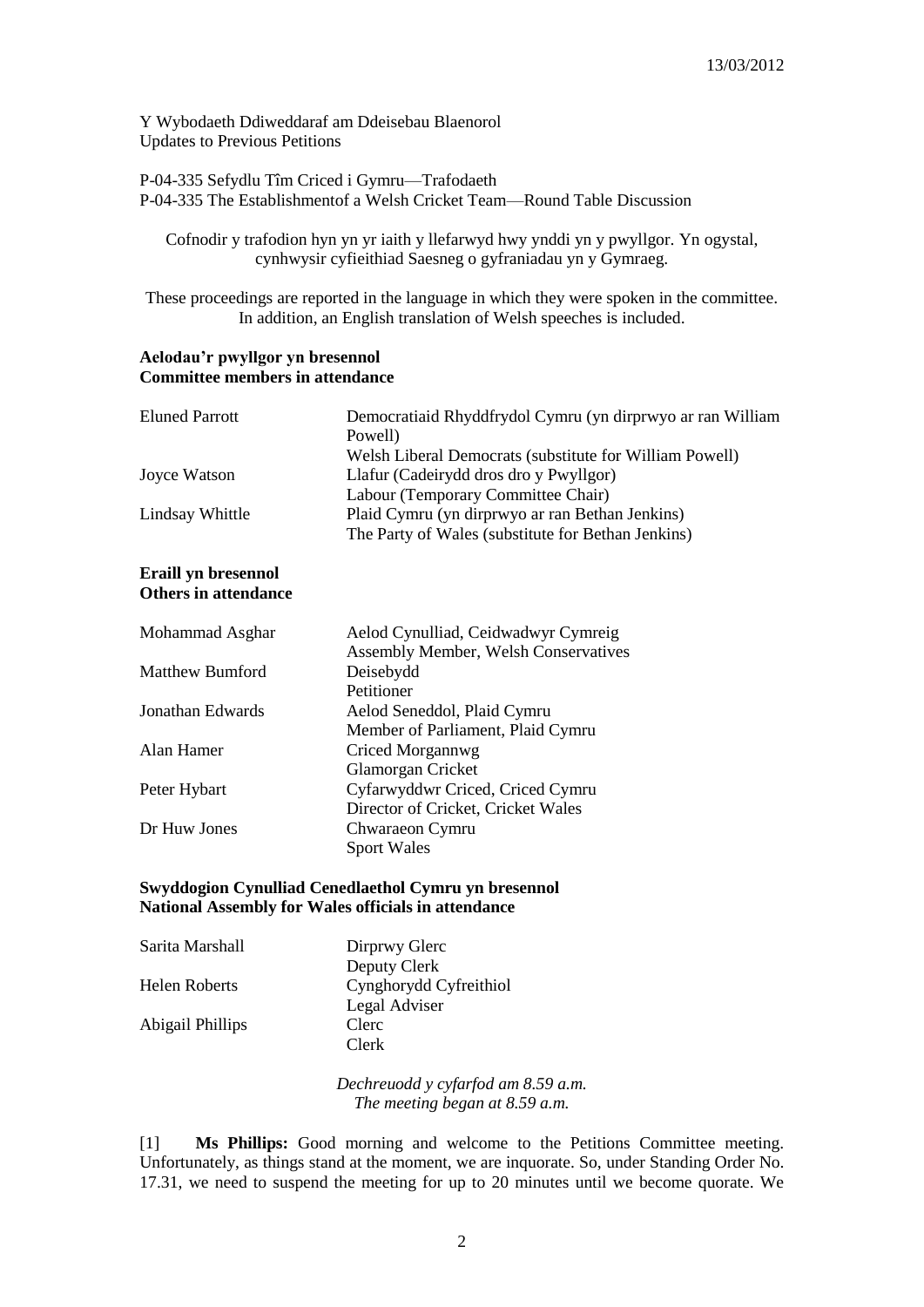shall hopefully be back soon.

*Datganwyd nad oedd y cyfarfod yn gwneud cworwm am 8.59 a.m. ac ataliwyd y cyfarfod. The meeting was declared inquorate at 8.59 a.m. and suspended.*

*Datganwyd fod y cyfarfod yn gwneud cworwm am 9.10 a.m. ac ailymgynullodd y cyfarfod ffurfiol. The meeting was declared quorate at 9.10 a.m. and the formal meeting reconvened.*

### **Ethol Cadeirydd Dros Dro Election of a Temporary Chair**

<span id="page-2-0"></span>[2] **Ms Phillips:** Good morning, and welcome back to the Petitions Committee meeting this morning. Unfortunately, the Chair is unable to attend today's meeting. Therefore, in accordance with Standing Order No. 17.22, I call for nominations for a temporary Chair for the duration of today's meeting.

[3] **Lindsay Whittle:** I nominate Joyce Watson.

[4] **Ms Phillips:** Are there any other nominations? I see that there are none. As we have received only one nomination, I declare that Joyce has been elected temporary Chair of the Petitions Committee and invite her to take her seat.

> *Penodwyd Joyce Watson yn Gadeirydd dros dro. Joyce Watson was appointed temporary Chair.*

### **Cyflwyniad, Ymddiheuriadau a Dirprwyon Introduction, Apologies and Substitutions**

<span id="page-2-1"></span>[5] **Joyce Watson:** Thank you, and good morning. I welcome everyone to the meeting. In particular, I welcome Eluned Parrott, who is substituting for the Chair, William Powell, who I believe is unwell, and Lindsay Whittle, who is substituting for Bethan Jenkins. Welcome and thank you.

[6] I remind everybody that participants are welcome to speak in either English or Welsh. Headsets are available for translation on channel 1 and amplification on channel 0. I respectfully ask that anyone who does still have their mobile phone on switches it off. If the fire alarm sounds, the ushers will tell everyone what to do and, if necessary, direct us to the fire exits.

<span id="page-2-2"></span>9.11 a.m.

# **Trafod y Dystiolaeth Lafar a Gyflwynwyd gan y Gweinidog Llywodraeth Leol a Chymunedau ar 7 Chwefror 2012 Discussion of Oral Evidence Given by the Minister for Local Government and Communities on 7 February 2012**

[7] **Joyce Watson:** This item deals, first, with P-04-331, Filming and Recording of Council Meetings. You may recall that the Minister for Local Government and Communities gave evidence to the committee on 7 February on two petitions from Jacqui Thompson. An extract of the transcript has been included in the public papers, along with a letter from the Minister on the impact and benefits experienced by local authorities that already publish details of their expenditure. What actions would Members like to take on these issues?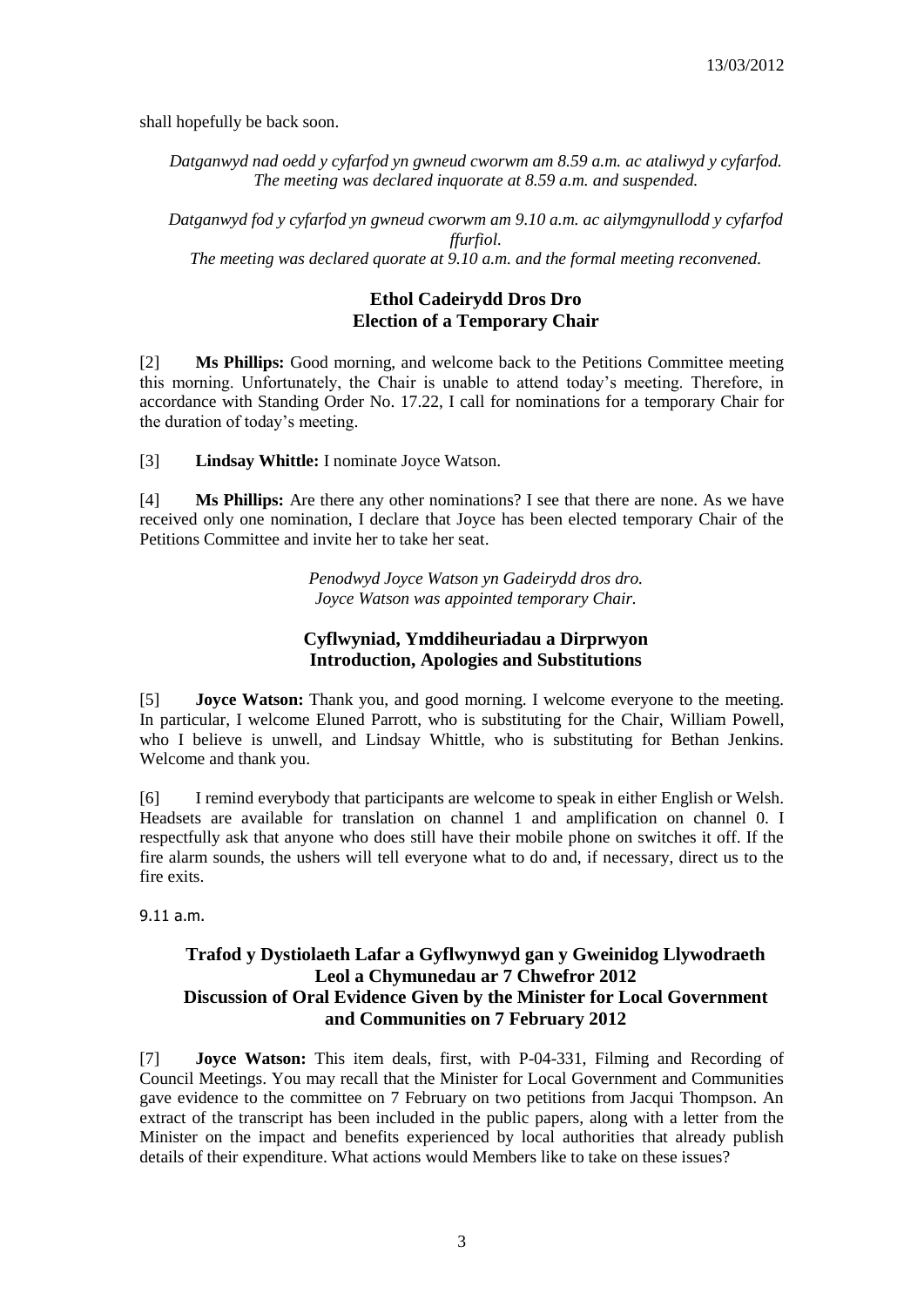[8] **Lindsay Whittle:** The Minister has said that while he is sympathetic to the suggestion of a structured process for local authorities to stream their meetings, he has no intention of requiring councils to broadcast their meetings. To be fair, I think that such a decision needs to be taken locally. If that is what each individual local authority wishes to do, then it is up to them. I feel that it would be too dictatorial at this stage for the Assembly to insist on it. I think that we should encourage local authorities to make all their meetings easily accessible to the public, but it is too much at this stage.

[9] **Eluned Parrott:** I agree. While the intention is to improve transparency in local government—and that is very much to be valued—at this point in time, our course of action should be to ask the Minister to encourage local authorities, rather than require them to take action.

[10] **Joyce Watson:** So, is it the wish of this committee to close the petition, in light of all that has been said and given the Minister's response, or would you like it to go forward to another meeting?

[11] **Lindsay Whittle:** I am quite happy to close it.

[12] **Eluned Parrott:** I am happy to close it as well.

[13] **Joyce Watson:** Okay. In that case, petition P-04-331 is closed.

[14] There is another petition in the same name and that is P-04-332, Local Authority Spending Details over £500. It asks the National Assembly for Wales

[15] 'to urge the Welsh Government to place a statutory requirement on all local authorities in Wales to publish details of all spending over £500 in the interest of openness and transparency. The details should be published online and in a format accessible to the public with the freedom to re-use the data.'

#### 9.15 a.m.

[16] There has been a clear statement by the Minister that he does not intend to intervene with the business protocols of local authorities, given that there is a freedom of information system already in place and councils would need to publish a large number of records given the relatively low spend threshold. In light of that information and the information that has been provided to us previously, are there any observations?

[17] **Lindsay Whittle:** Again, I think that £500 is not a significant amount of money. Under the Freedom of Information Act 2000, that information is available to members of the public if they want to find out what has been spent. However, I am sure that every local authority would have a list as long as your arm if they were to record all spending over £500. It would be too much. The Freedom of Information Act is a very expensive Act to implement in local government: staff are spending a substantial amount of time collating the information required by the public. While that is a good thing, £500 is too small an amount. I agree with the Minister that the petition should be closed.

[18] **Eluned Parrott:** I have a concern that the Freedom of Information Act is not as userfriendly to the public as it might be. We need to encourage local authorities to be as transparent as possible. However, given the administrative burden of publishing this volume of information and the doubts about how easy it would be for the public to navigate that kind of information, I am not convinced that this should be done and agree that we ought to agree with the Minister and close this petition.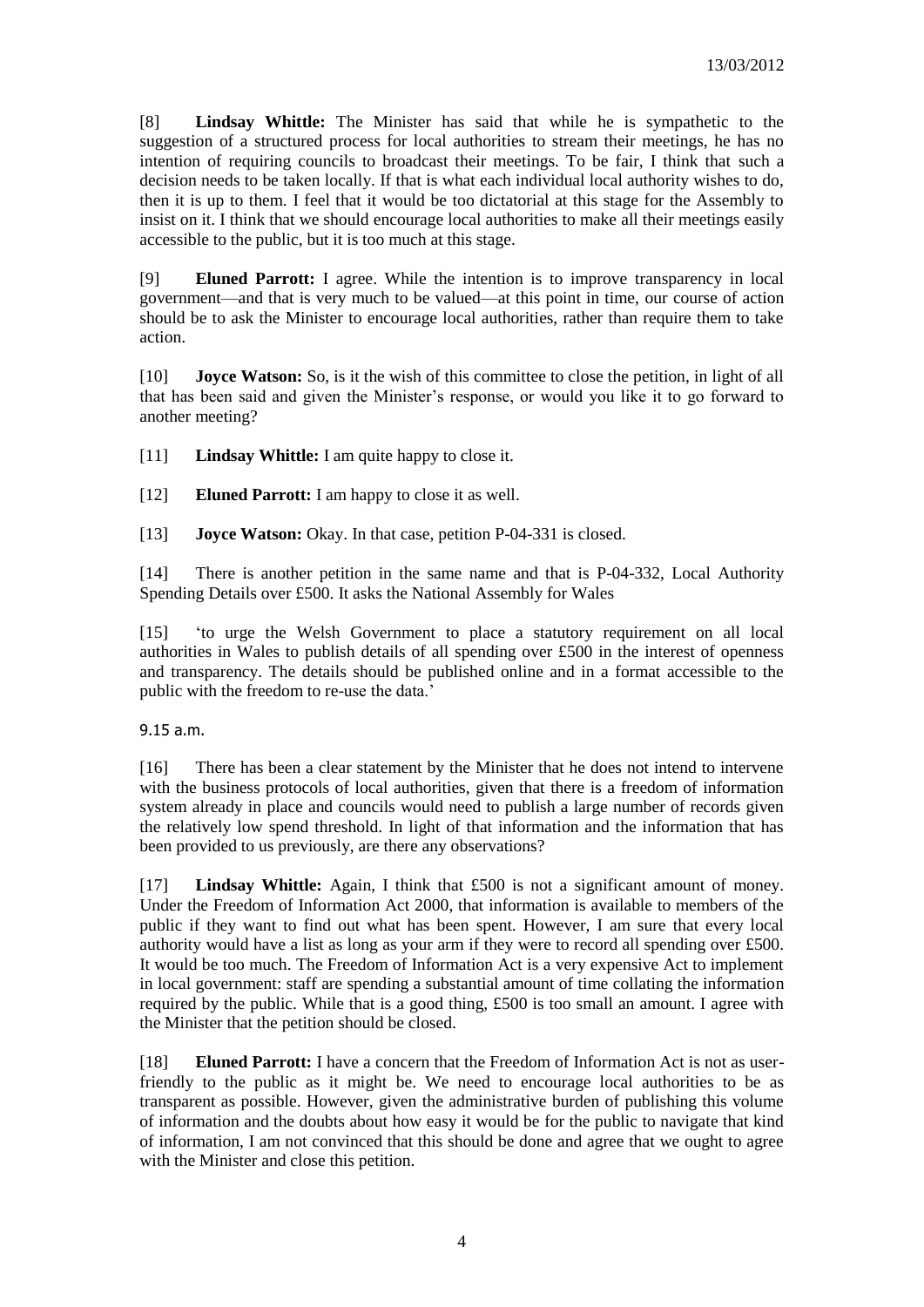[19] **Joyce Watson:** I am happy to go along with that for all the reasons that have been stated. We are at a time when people have to watch their budgets closely and to ask councils to employ—and they will have to employ—inordinate amounts of people to cope with this instead of having the money to spend on services would not be a good decision. We will close that petition.

<span id="page-4-0"></span>9.17 a.m.

### **P-03-238 Llygredd ym Mornant Porth Tywyn—Trafod Ymweliad y Pwyllgor â'r Safle P-03-238 Pollution of the Burry Inlet—Discussion of Committee Site Visit**

[20] **Joyce Watson:** We had a committee site visit. Unfortunately, I am the only person here who is a full member of this committee and the only person who could comment on that site visit. Therefore, I do not think that it would be appropriate to have that discussion today. I do not want to deny the people who were there the opportunity to discuss it. We received a comprehensive and well-stated presentation by the petitioners on 27 February. I am minded, with your support, to invite the Environment Agency Wales and Dŵr Cymru to respond to the petitioners in an oral evidence session.

[21] **Eluned Parrott:** I agree. The petitioners have asked for an open process to discuss the matter and that would be the most appropriate course.

[22] **Lindsay Whittle:** I fully endorse those sentiments.

[23] **Joyce Watson:** Thank you.

9.18 a.m.

# <span id="page-4-1"></span>**P-04-329 Rheoli Sŵn o Dyrbinau Gwynt sy'n Peri Diflastod—Trafod yr Ymweliadau â'r Safle a'r Dystiolaeth a Gyflwynwyd ar 28 Chwefror P-04-329 Control of Noise Nuisance from Wind Turbines—Discussion of Site Visits and Evidence Given on 28 February**

[24] **Joyce Watson:** This concerns another site visit that we undertook and, again, I am the only person here who was present. We asked for responses, but I believe that I am right in saying that we have not received responses from all the parties concerned. Therefore, it would be right to wait for all the responses to come in and put this on the agenda for the next meeting.

[25] **Eluned Parrott:** Agreed.

[26] **Lindsay Whittle:** Yes, agreed.

9.19 a.m.

### <span id="page-4-2"></span>**Deisebau Newydd New Petitions**

[27] **Joyce Watson:** The first item is P-04-370, Petition for the improvement of Psychic and Intuitive services in Wales. It was submitted by Ant Edwards and collected 38 signatures. It reads: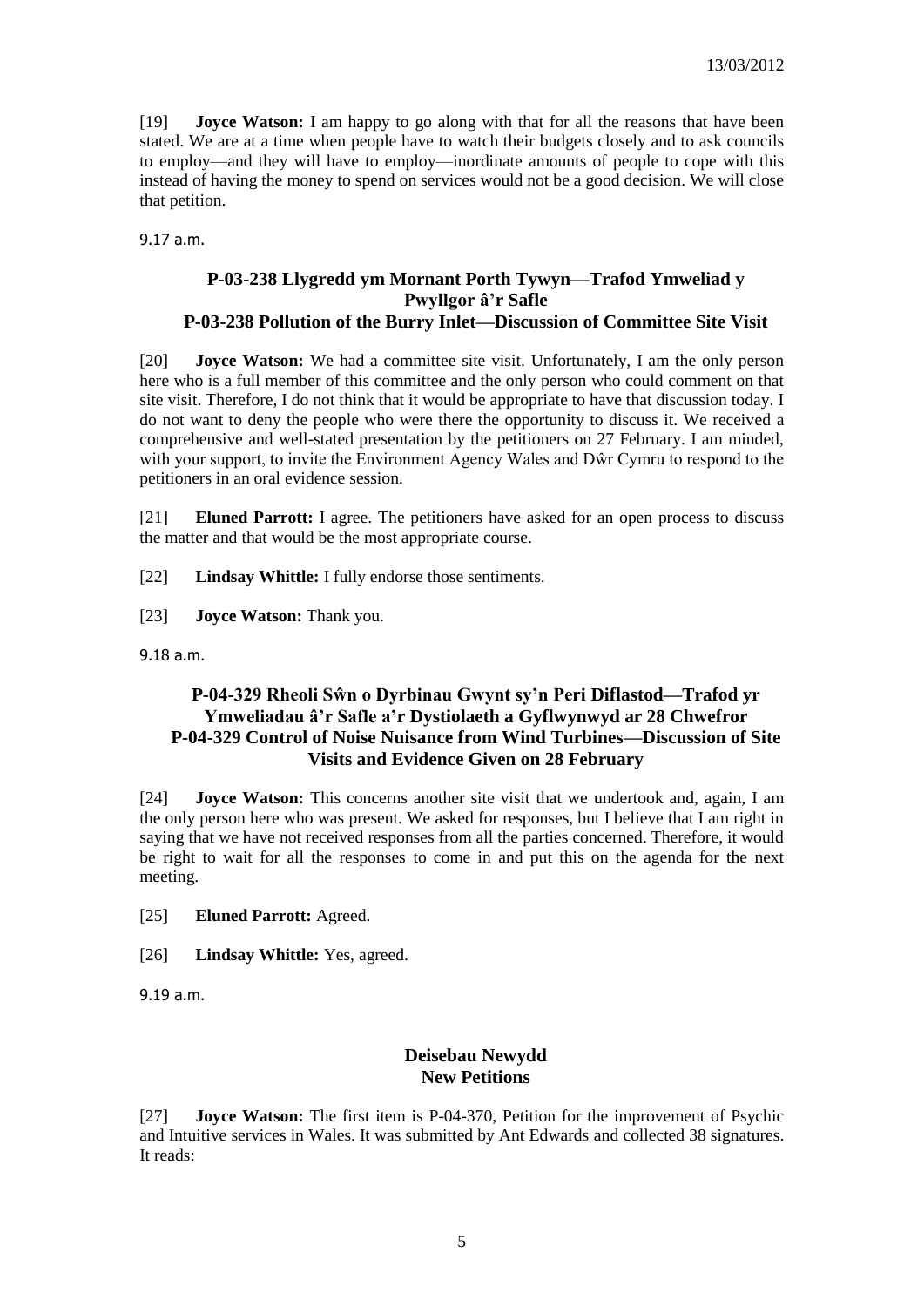[28] 'We the undersigned call on the National Assembly for Wales to urge the Welsh Government to raise awareness with providers of Psychic services and the public of the Consumer Protection from unfair Trading Regulations 2008.'

[29] We have written to the Minister to seek views on this. I suggest that we await that response.

[30] **Eluned Parrott:** Agreed.

[31] **Lindsay Whittle:** Agreed.

[32] **Joyce Watson:** The next petition is P-04-372, which calls for more ladies' toilets at entertainment venues. It was submitted by Simon Williams-Jones and has collected 27 signatures. It reads:

[33] 'We the undersigned call on the National Assembly to urge the Welsh Government to amend building regulations to require increased provision of ladies toilets at public entertainment venues.'

[34] Again, in line with committee protocol, we have written to the Minister and we are seeking views on the issue. It is only right and proper that we wait for a response on that.

[35] **Eluned Parrott:** Agreed.

[36] **Lindsay Whittle:** Agreed.

[37] **Joyce Watson:** We have another new petition, P-04-373, on exclusion zones for mobile hot food vans. It was submitted by Arfon Jones and collected 43 signatures. It reads:

[38] 'The Petitioners call upon the Welsh Government to consider legislation to exclude Mobile Fast Food Vans from operating within a 400 metre exclusion zone around all schools in Wales during the hours of 8am to 4.30pm weekdays during term time.'

[39] Again, in line with committee protocol, we have written to the Minister seeking views, and it would be useful to await that response.

[40] **Eluned Parrott:** Agreed.

[41] **Lindsay Whittle:** Agreed.

[42] **Joyce Watson:** We have another new petition, P-04-374, calling for all dogs to be kept on leads at all times in public places. The petition was submitted by Wyndham Mark Jones and collected 17 signatures. It reads:

[43] 'Due to the rising amount of irresponsible dog owners allowing their dogs to approach intimidate and endanger members of the public and their children and pets whilst off leads in public places I propose all dogs be legally required to be under leashed control in public places or places that are accessible to the public their leashed animals and children.'

[44] Again, we have written to the Minister, and I recommend that we await that response.

[45] **Eluned Parrott:** Agreed.

[46] **Lindsay Whittle:** Agreed.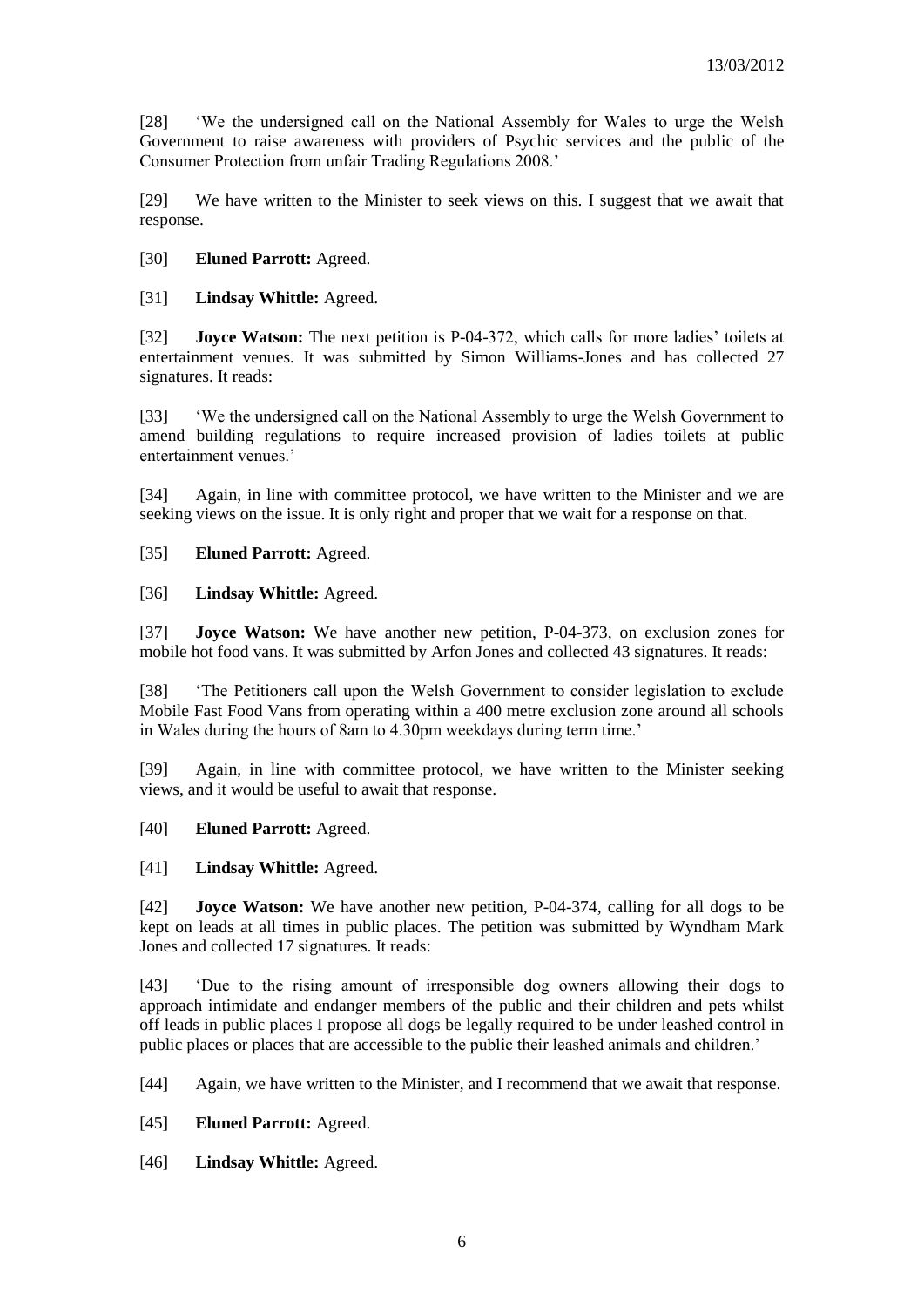[47] **Joyce Watson:** Next we have petition P-04-375, submitted by Bablin Molik, which collected 71 signatures. It reads:

[48] 'We call on the Welsh Government to stop proposals for its opt-out organ donation system. I think it is completely unethical for the Welsh Government to be pushing through an opt out system for organ donation. This system should not be implemented, particularly if it does not consider the views of relatives. Whilst appreciating the need to donate organs in order to prevent unnecessary deaths, I still strongly believe it should be a decision that each individual takes and not something that is forced on them by the state. Archbishop of Wales Dr Morgan said: organ donation surely ought to be a matter of gift and not of duty and I agree with his statement. This is violating individual rights and is an unfair system. Please sign this petition should you feel the same and want to stop this legislation being passed.'

[49] So, 71 people did sign it. The petition also draws attention to the level of consultation that the Welsh Government has undertaken on its opt-out organ donation proposal. The Minister for Health and Social Services issued a written statement on 8 March, which reads:

[50] 'A White Paper setting out the Welsh Government's proposals for legislation on organ and tissue donation was published on 7 November 2011 for a 12 week consultation...We received an excellent response to the consultation, with 1,234 replies received before the deadline…the White Paper posed questions relating to how the arrangements should work and did not explicitly invite respondents to state whether they supported the proposals. However, 91% (1,124) of the responses we received did indicate an overall view, with 52% (646) of respondents supporting the proposals and 39% (478) opposed.'

[51] A BBC poll published on 2 March showed that plans to introduce opt-out organ donation are supported by almost two-thirds of Welsh people. The poll found that 63% of voters backed a system of presumed consent, while 31% were against such a system. The committee has written to the Minister seeking views on this issue and information on the level of consultation undertaken on the proposals. There are a couple of possible actions. We will, of course, await the Minister's response—we always do—but we could also refer the petition to the Health and Social Care Committee, which will be tasked with the scrutiny of the proposed Bill, once it is laid.

[52] **Eluned Parrott:** There is one new element included in the notes, rather than in the body of the petition text itself, which is a query about whether or not the consultation should have asked explicitly to agree with this on moral grounds and things along those lines. So, would it be appropriate to add this to the evidence of the Health and Social Care Committee in scrutinising the Bill?

[53] **Lindsay Whittle:** I sit on that committee, so I look forward to the discussion with great anticipation.

[54] **Joyce Watson:** I assume from those comments that it is the wish of the committee to refer the petition to the Health and Social Care Committee. I see that you are content with that.

[55] The next petition is P-04-376 on reorganising education in Powys, which was submitted by Sarah Wheeler and collected over 1,000 signatures. It reads:

[56] 'We call on the National Assembly for Wales to urge the Welsh Government to call in Powys County Council's proposals to reorganise education in Powys, which would lead to Builth Wells' bilingual dual stream English-medium sixth form becoming a Welsh designated sixth form.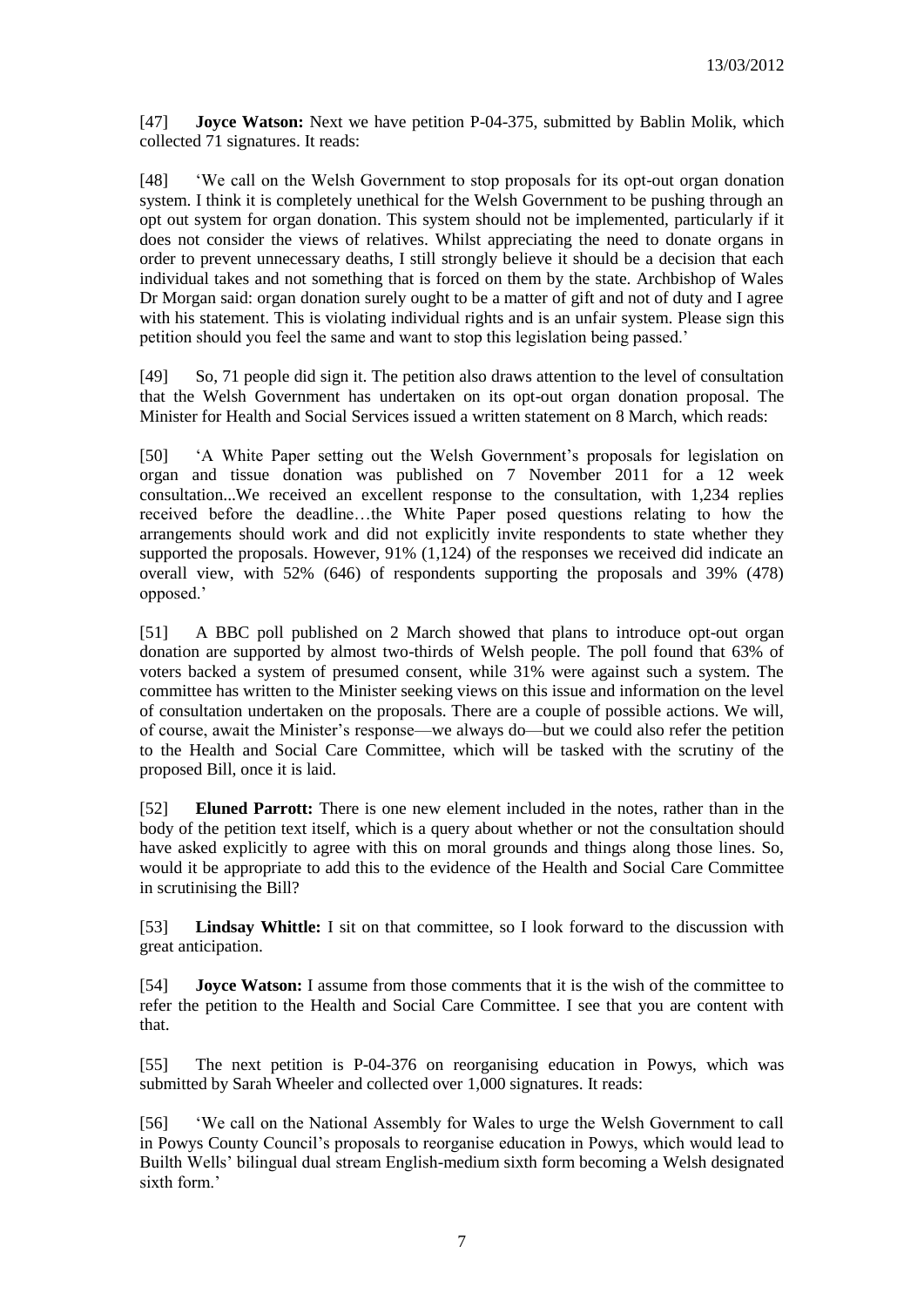[57] Supporting information has been provided by the petitioner, which I assume you have all read. The committee has written to the Minister seeking his views and I am minded to wait for that response.

[58] **Eluned Parrott:** I agree with that action.

[59] **Lindsay Whittle:** I agree with that as well.

[60] **Joyce Watson:** The next petition is P-04-377 on the continuation of concessionary fares on community transport. This petition was submitted by Betsan Caldwell and collected approximately 4,000 signatures. The petition wording reads as follows:

[61] 'We ask that the Welsh Government takes account of the recommendations in the externally commissioned evaluation of the Community Transport Concessionary Fares Initiative (CTCFI) and that the scheme is rolled out to community transport schemes across Wales on a separate fares basis, to ensure equality for our most vulnerable citizens—those elderly and disabled people who are unable to use their bus pass on conventional public transport.'

[62] An awful lot of supporting information, testimonials and an evaluation of the initiative by Capital Symonds have been provided by the petitioner and are included in the public papers pack. The petitioner is aware of the Minister's recent statement on the extension of funding for the pilot schemes while an internal evaluation takes place, but would like to emphasise that the petition is asking that the existing pilot scheme is rolled out to community transport schemes across Wales. We have, of course, written to the Minister, and we are awaiting a response. It might be pertinent at this stage to wait for that response and to put this petition forward for our consideration at the next committee meeting.

[63] **Lindsay Whittle:** I agree with that action. I read in the papers that there are 15 pilot projects. The Minister has indicated that there may be an extension of funding. That all sounds very positive, does it not? That is very good.

[64] **Joyce Watson:** It does sound very positive at this stage.

<span id="page-7-0"></span>9.30 a.m.

# **Y Wybodaeth Ddiweddaraf am Ddeisebau Blaenorol Updates to Previous Petitions**

[65] **Joyce Watson:** The first petition under this item is P-04-350, which calls on the Assembly to retain the services of Sporttrain in Rhondda and Cardiff. The petition was submitted by Gareth Holohan and has collected approximately 2,000 signatures. It reads:

[66] 'We call upon the National Assembly for Wales to urge the Welsh Government to retain the vital community services that Sporttrain provide in Rhondda and Grangetown. These services are: Employment training for young people; Engagement training for NEET young people; Community learning; Welfare, support and counselling services for young people; Community sports coaching and activities for young people.'

[67] The Deputy Minister for Skills has responded and his response is available for all to read. The committee issued a call for evidence to 127 organisations and individuals in December and received four responses, which are also available to be read by the public and by us.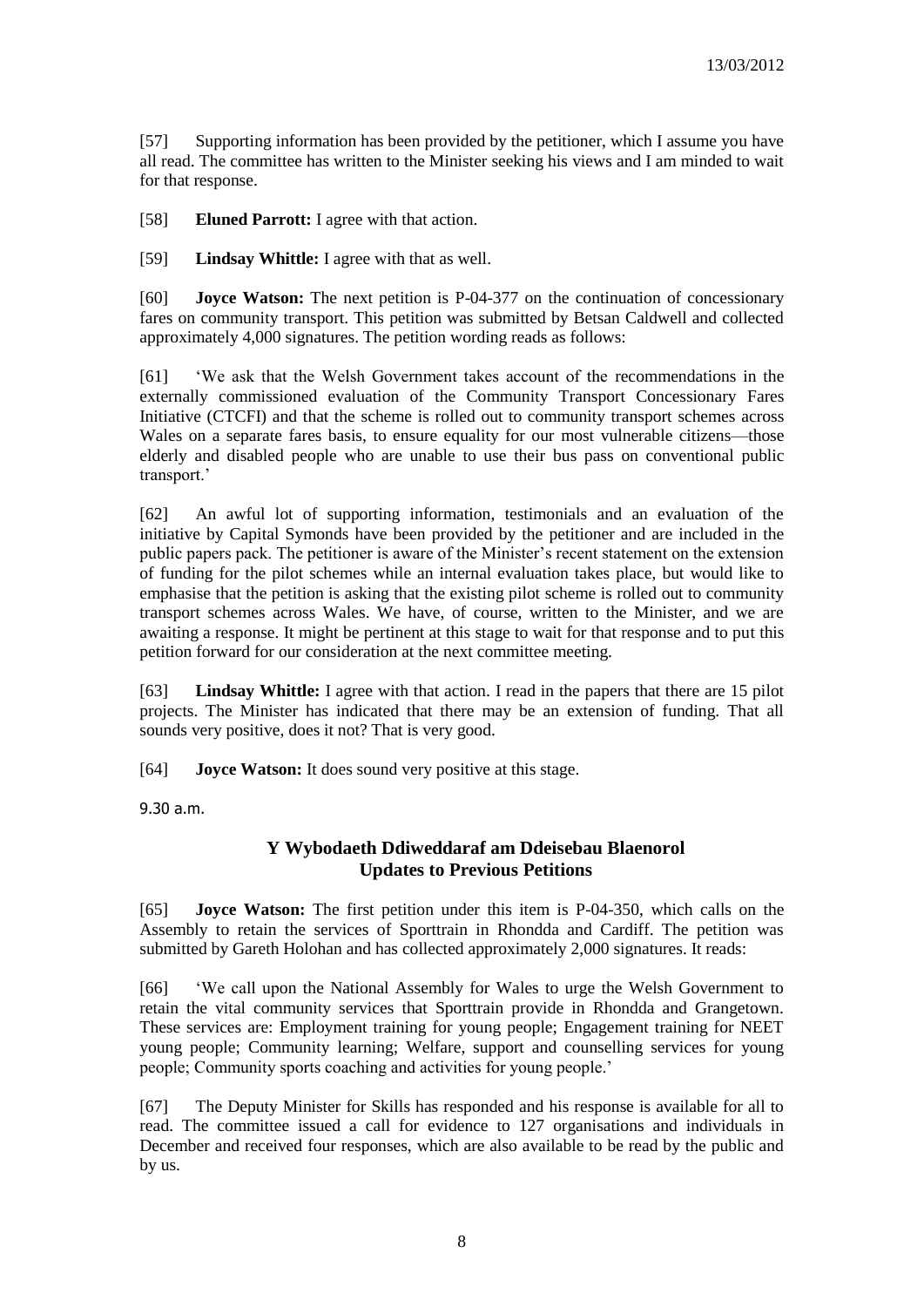[68] Red Valley Enterprises Community Interest Company and Cymmer Ward Communities First have both commented on this petition. Red Valleys Enterprises CIC said that it is a social enterprise that raises funds for services and activities in the local community. It echoed the petitioner's point about Sporttrain's positive impact on the lives of local young people. It also pointed out that Sporttrain helps to sustain other local organisations by renting space for the activities and services that it provides. In addition, it stated that young people on the Sporttrain scheme have raised money for various charities, and organised events and activities for children in their communities. Cymmer Ward Communities First has said that young people on the Sporttrain scheme volunteered at parent and toddler groups, after-school clubs, youth clubs and play schemes and that the skills that they provided as volunteers have been of great benefit to all of those groups. It goes on to say that Sporttrain ensured that some of the most challenging young people gained valuable experience, qualifications and selfconfidence, and that it has helped to prevent them from developing anti-social behaviour. It states that:

[69] 'At a time when figures show that levels of NEETS are rising and young people are not achieving the basic levels of exercise required, to stop such a beneficial project targeting these young people would certainly seem a very retrograde step.'

[70] A response was also received from Rhondda schools rugby development officer, who said that

[71] 'many schools have been so impressed by their good work and by the quality of the Sports Train students themselves that they have asked that they continue to deliver sessions in the schools on a weekly basis…For example my assistant Rugby Development Officer, Ben Daniels who is currently the youngest ever Welsh Rugby Union Level 3 coach, began his coaching career as a 17 year old student, 6 years ago, with Sports Train.'

[72] Of the 127 requests for evidence, we have received four very positive replies, but we have also received a reply from the Deputy Minister, who has assured us that, while the money might not go directly to Sporttrain, the Government is not pulling the plug on this type of support within those communities. So, we can do one of two things. We can write to the Communities, Equality and Local Government Committee, of which I am a member, drawing its attention to the issues for possible inclusion in an inquiry on sport in future. I can tell you, as a member of that committee, that that would be very far in the future. The work programme is such—we have a great deal of legislation—it will be a long time coming. Alternatively, we can accept the reassurance of the Deputy Minister in his response and close the petition.

[73] **Eluned Parrott:** I wonder if we have an opportunity to offer or point out alternative sources of support and potential funding to this organisation, seeing as its work is obviously valued and 2,000 people have signed a petition to try to protect it.

[74] **Lindsay Whittle:** It is very disappointing that we have only had four responses.

[75] **Joyce Watson:** That is the issue.

[76] **Lindsay Whittle:** I wonder how indicative that is. Do people believe that it is not valued, or did they not respond because they did not feel it was worth it and that this was the end anyway?

[77] **Joyce Watson:** The issue here is that Sporttrain did tender and it did not secure the programme commission to deliver traineeships in the Cardiff and Rhondda Cynon Taf local authority areas. This is in the letter we have received and it is has been apparent that some young people, and some careers advisers, are disappointed at the loss of Sporttrain in that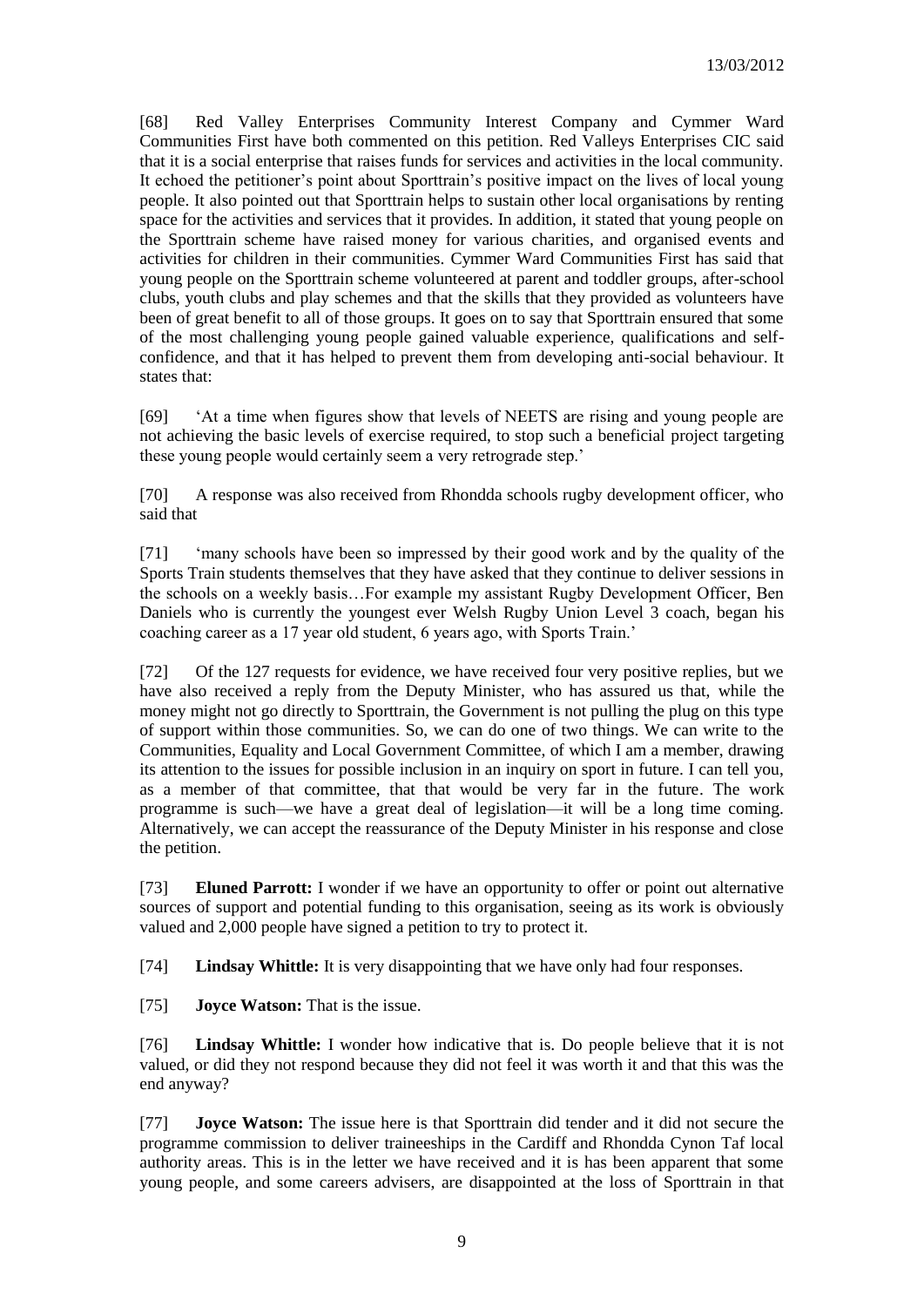particular area, but the Deputy Minister says that he is confident that commissioned providers—and there are other commissioned providers; this is the issue—will deliver the new traineeship programme successfully. I am not sure that it is the job of this committee to get involved in provision. It is a provider, and it is fairly obvious that a tendering process occurred. I leave it in your hands.

[78] **Lindsay Whittle:** I think we should accept what the Deputy Minister has said. If this had been an overwhelming success, perhaps we would have buses full of people outside. It may have been successful in the three or four areas that we have had the response from, but it does not strike me as being 100% successful. If alternative provision is being made, then that is a good thing.

[79] **Joyce Watson:** I think it has been hugely successful because it only ran in these areas. It is always sad when people hope to carry on but are not able to secure the funds. What I am reassured by is that the Minister has put out to tender and that that provision will carry on. That is the bit that satisfies me, and I am asking whether that satisfies you. I see that it does, and with that, we will close the petition.

[80] We will move on to P-03-318 on cross-border maternity services. This petition was submitted by Helen Jervis, with 164 signatures, and it reads:

[81] 'We, the undersigned, note the proposals to move the consultation-led maternity unit, neonatal intensive care unit and child inpatient unit from the Royal Shrewsbury Hospital (RSH) to the Princess Royal Hospital (PRH) at Telford. We believe this would cause a great deal of hardship and stress for patients and families travelling from Montgomeryshire. It would add an extra twenty minutes onto a journey which is already fifty minutes at best and ambulance response times will inevitably be significantly increased. It is vital that these proposals are not considered in isolation to proposals in Wales and that the Welsh Government adopts a strategic approach to cross border health issues, to ensure that the needs of patients from Mid Wales are fully represented in any proposals at catchment hospitals. We therefore call on the National Assembly to urge the Welsh Government to fully engage in the 'Keeping it in the County' consultation process to ensure that patients from Mid Wales are not disadvantaged by any changes.'

[82] The committee has already written to the Minister for Health and Social Services and requested an update on that situation once Powys teaching health board has developed a local delivery plan in the light of Shrewsbury and Telford Hospital NHS Trust's decision to move services from the Royal Shrewsbury Hospital to the Princess Royal Hospital at Telford. We have had that response. Again, I will ask what action the committee would like to take. One possible action is to await a response from the chief executive of the health board once the local delivery plan has been developed. That is the approach I would like to take. Do you support that?

[83] **Lindsay Whittle:** I support that, but I have enormous sympathy for the petitioners. There is no such thing as a safe birth, is there, until the child is finally welcomed into the world? I would have huge concerns if I thought a member of my family were travelling further and further afield simply to give birth. I know that we are governed by the various boards and groups that help us in the area of health, but this seems extremely worrying for the people of this area. I am sure that the committee, when it next meets, will look at what the chief executive said, consider the local delivery plan and will certainly help these petitioners. You have my full support.

[84] **Eluned Parrott:** May I ask a quick question on that? The possible action is to await a response once the local delivery plan has been developed, but what kind of delay do we anticipate in waiting for an additional piece of information? I would be a little concerned that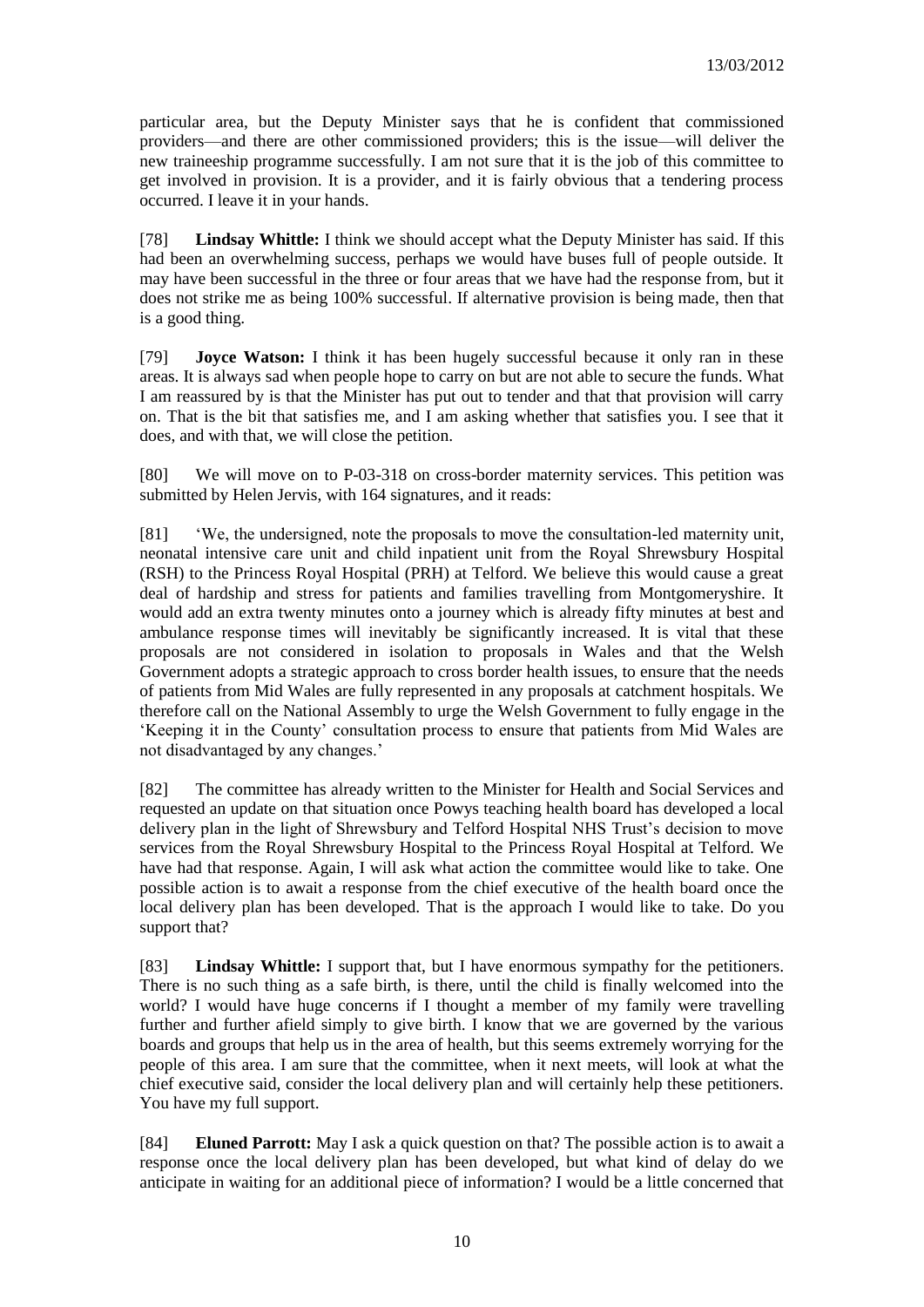the petitioners may feel that they have been forgotten about or that their concerns have not been taken on board if there is a significant delay in waiting for that information.

[85] **Joyce Watson:** I do not think that there will be a significant delay. I do not think that the patients feel forgotten or neglected. This is an issue of cross-border working. The only reason it has come about is because of the reconfiguration of services being put in place by the NHS in England. These people find themselves in a position where they have accessed those services. These discussions and the lobbying have been going on for a long time because of all the things that we have said. I have made my comments on that. We can ask the chief executive of the health board for a timescale. That is right and proper. We will have that information ready as soon as we get that reply. I am quite happy to do that, but we do not want to leave people in a situation where they do not think that we are acting, because we clearly are. The Minister has responded. The Powys Teaching Local Health Board has said that it recognises the problem but that the delivery element was out of its control, which is what has created this situation. Therefore, that is what we will do: we will ask the chief executive for a time frame and will have a response as soon as we can.

[86] We will now move on to P-04-337 Tenovus: Free sunscreen. This was submitted by Tenovus and collected 9,500 signatures:

[87] 'We call upon the National Assembly to urge the Welsh Government to provide free sunscreen for all children under the age of 11 in Wales.'

[88] The committee wrote to the Children's Commissioner for Wales, the Children and Young People Committee and the Health and Social Care Committee on this issue. We have had responses, which are included for your perusal.

[89] We know that the Children and Young People Committee will undertake an inquiry on sun protection policy, including use of sunscreen, and we have had significant correspondence and information on this petition. In light of the petition having done its job, and that it will now be heard by committee, and that there will be an outturn report, I suggest that our job is done and that we close it. I see that Members agree.

9.45 a.m.

[90] Moving on to petition P-04-342 MS Nurses. This petition was submitted by Joseph Carter and collected 2,163 signatures. It reads,

[91] 'We the undersigned, believe that MS specialist nurses provide a vital service for people living with MS and their families and should be protected from Health Board cuts. We therefore call on the Welsh Government to ensure that the numbers of MS specialist nurses are not reduced over the length of the Fourth Assembly and that investment continues to provide 1 nurse for every 300 people living with MS.'

[92] We have written to the Minister for Health and Social Services and to local health boards on the matter, and we have had responses from all of those people, which are included in the public papers. Also, the Minister's response to the questions raised on this issue in Plenary is included in the papers. The MS Society has also provided lots of information and a report entitled 'Experiences of people using MS specialist nurse services'. That has been distributed to everyone.

[93] The good thing about this is that we have had many responses. Those responses have been positive. Every one of them has said that there is no will, thankfully, by any local health board to reduce the services currently available—and that is what the petition seeks to ensure.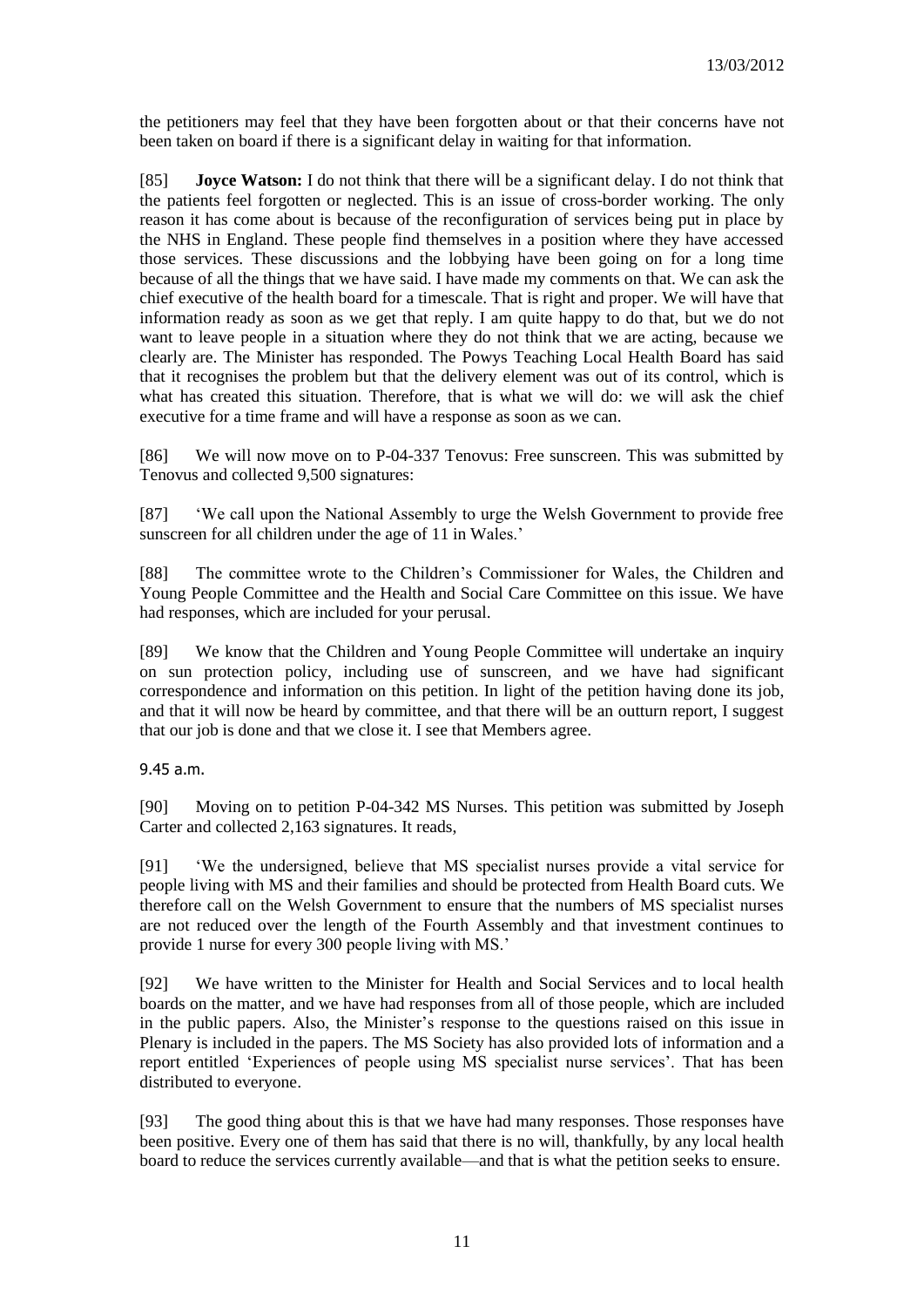[94] What will we do next? We could forward the Minister's response, which states that the 2010-11 NHS Wales annual operating framework seeks to increase the number of support staff, which would enable nurses to specialise in care for specific conditions, such as MS, to the petitioner for comment. In light of the detail, I do not think that we can do that justice today, but that would be a positive way forward. I see that you agree.

[95] Petition P-03-236 on a charter for grandchildren was submitted by Grandparents Apart Wales and collected 19 signatures. It reads:

[96] 'We call upon the National Assembly of Wales to urge the Welsh Government to adopt The Charter for Grandchildren and to make the Charter mandatory for professional workers who are employed in the welfare of children.'

[97] We have a lot of information in our pack. A charter for grandchildren was adopted on a voluntary basis in Scotland and is a non-legislative advisory document. The Deputy Minister has previously stated that the charter reflects a number of key principles on which policy for children and young people are founded, but she does not feel that statutory adoption of the charter would add value and could potentially be in conflict with human rights legislation. In addition, it would impact on some reserved matters for which the National Assembly does not have powers. So, the Deputy Minister has previously stated that the rights of grandparents are recognised in relevant policies, including guidance on intergenerational approaches in strengthening families and legislation whereby placements with extended family or friends are given priority when appropriate. However, the petitioners stated that the intention of the policies are not reflected in practice.

[98] The family justice review was launched in 2010 to look at how the family justice system is working, and to make recommendations to promote an informed settlement and to minimise conflict. The review panel heard evidence on where the legislation should be strengthened to ensure that children have the right to a continuing relationship with both parents, and others, including grandparents. The report of the review was published in November 2011 and is available. The Deputy Minister for Children and Social Services has issued a written statement on the report and the UK Government's response to it—an awful lot of work has been done on this. Again, that is included. The petitioners' response to the final review report is also included in our pack. Given that the Deputy Minister has previously stated that the rights of grandparents are recognised in Welsh Government policies, including in guidance on intergenerational approaches in strengthening families, and that the Government has legislated for placements with extended family and friends to be given priority when appropriate, we could request details of the guidance and the legislation and forward it to the petitioners for comment. It is very detailed. We would not have time to do it justice this morning, and we want to do it justice. I think that that is an appropriate way forward.

#### [99] **Eluned Parrott:** Agreed.

[100] **Lindsay Whittle:** I agree. It is very important that children are not separated from their grandparents. Regardless of what has happened in the family home, lots of grandparents love their grandchildren and that right should be protected at all costs, in my opinion.

[101] **Joyce Watson:** As should the right of the child.

[102] **Lindsay Whittle:** Of course, yes.

[103] **Joyce Watson:** That is the difficulty that is being referred to here, when we are talking about human rights. The good thing that has come out of all of the evidence is the Minister's focus on the voice of the child. That is only a positive thing. We will take that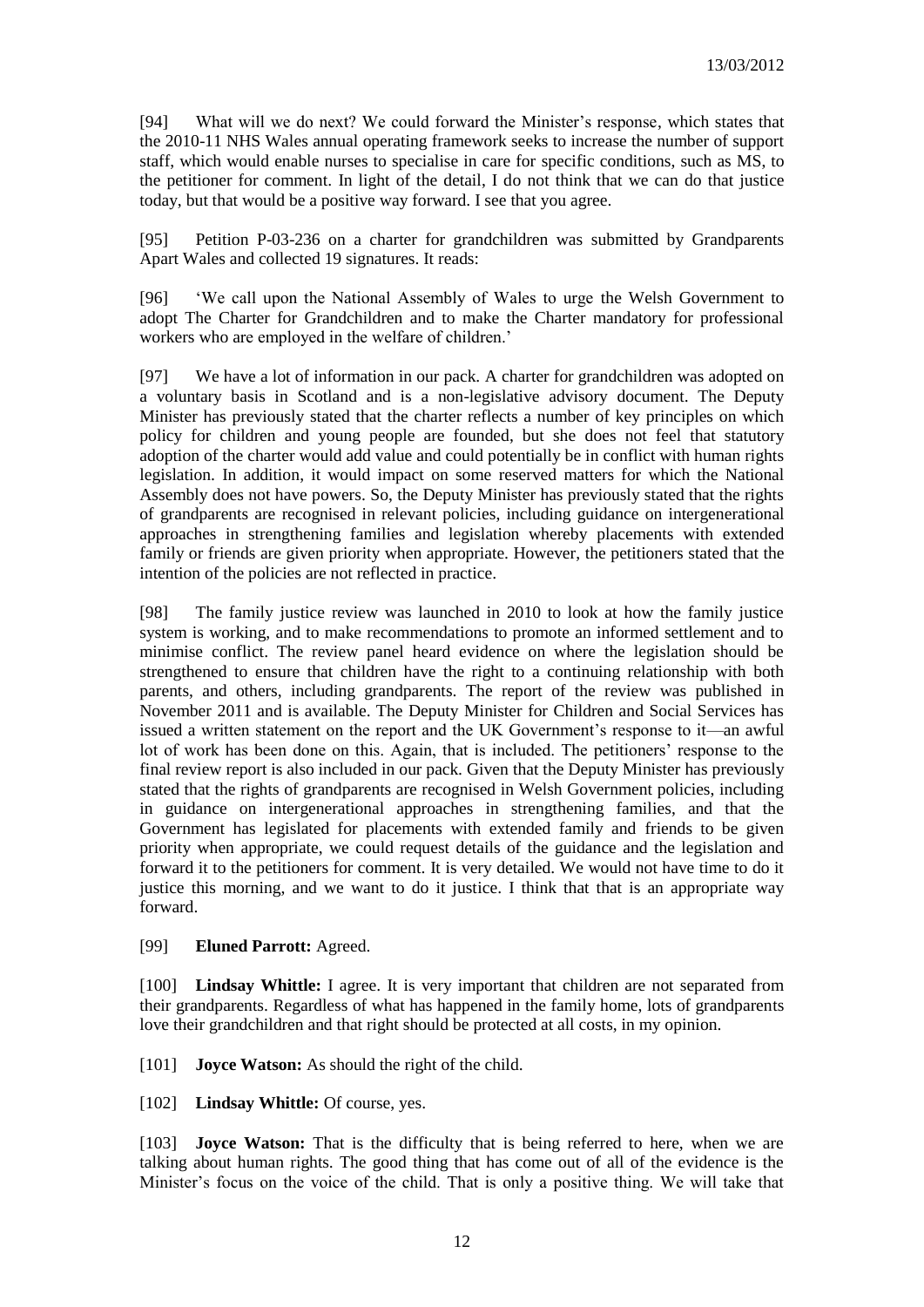forward in the way that we have just agreed.

[104] Moving on, the next petition is P-04-339, Enforcement of Animal Welfare Standards in the Puppy Farming Industry in South West Wales. The petition was submitted by Colin Richardson, collecting 2,169 signatures. It reads:

[105] 'We call on the Welsh Assembly to urge the Welsh Government to stage an independent inquiry into the enforcement of animal welfare standards in the puppy farming industry in South West Wales. This intervention and independent investigation is as a result of the widespread abhorrence at the ease with which the licences are issued and subsequent lack of enforcement. This abhorrence is creating an extremely negative image of Wales throughout Wales, the United Kingdom and internationally. It is our contention that the setting up of an independent inquiry is the only way forward and will go some way in restoring the reputation of Wales throughout the UK and Internationally. Hopefully it will also curtail the activities of unlicensed puppy farmers & their reprehensible practices.'

[106] As a committee, we have written to the Environment and Sustainability Committee to ask whether it will consider including this petition in its forward work programme. The Minister for Environment and Sustainable Development has told committees that guidance setting out local authorities' responsibilities with regard to licensing and enforcement will be included in the regulations that are being developed under the Minister's animal health and welfare strategy. We could ask for an indicative timeframe for the development of regulations under the animal health and welfare strategy, with a view to encouraging the petitioner to feed into that consultation process. As this is all actually happening, this is good timing. Are we agreed?

[107] **Lindsay Whittle:** Agreed.

[108] **Eluned Parrott:** Yes, I think that is a very practical way forward.

[109] **Joyce Watson:** Thank you.

<span id="page-12-0"></span>9.54 a.m.

# **P-04-335 Sefydlu Tîm Criced i Gymru—Trafodaeth P-04-335 The Establishmentof a Welsh Cricket Team—Round Table Discussion**

[110] **Joyce Watson:** I welcome Matthew Bumford, the petitioner, Mohammad Asghar, Assembly Member, Dr Huw Jones from Sport Wales, Alan Hamer from Glamorgan Cricket, Peter Hybart from Cricket Wales; and Jonathan Edwards, Member of Parliament. Participants are welcome to speak in English or Welsh. Headsets are available for translation and amplification, with translation on channel 1 and amplification on channel 0. I respectfully ask—I will fine if you do not—everyone to switch off their mobile phones. If the fire alarm sounds, the ushers will tell us what to do and direct us to the fire exits if necessary.

[111] We have received your information and there are a number of you here. We have read your information; you can be assured of that. Unless you have a burning desire to make opening statements, we will move straight to questions. I see that that is okay. I will start. All of the questions are based on your evidence. Can you outline the major practical difficulties that would prevent a separate Welsh cricket team from being established and how those difficulties might be overcome? Would you like to start, Dr Jones?

[112] **Dr Jones:** I can do so if you wish, Chair. The first and most important thing for me to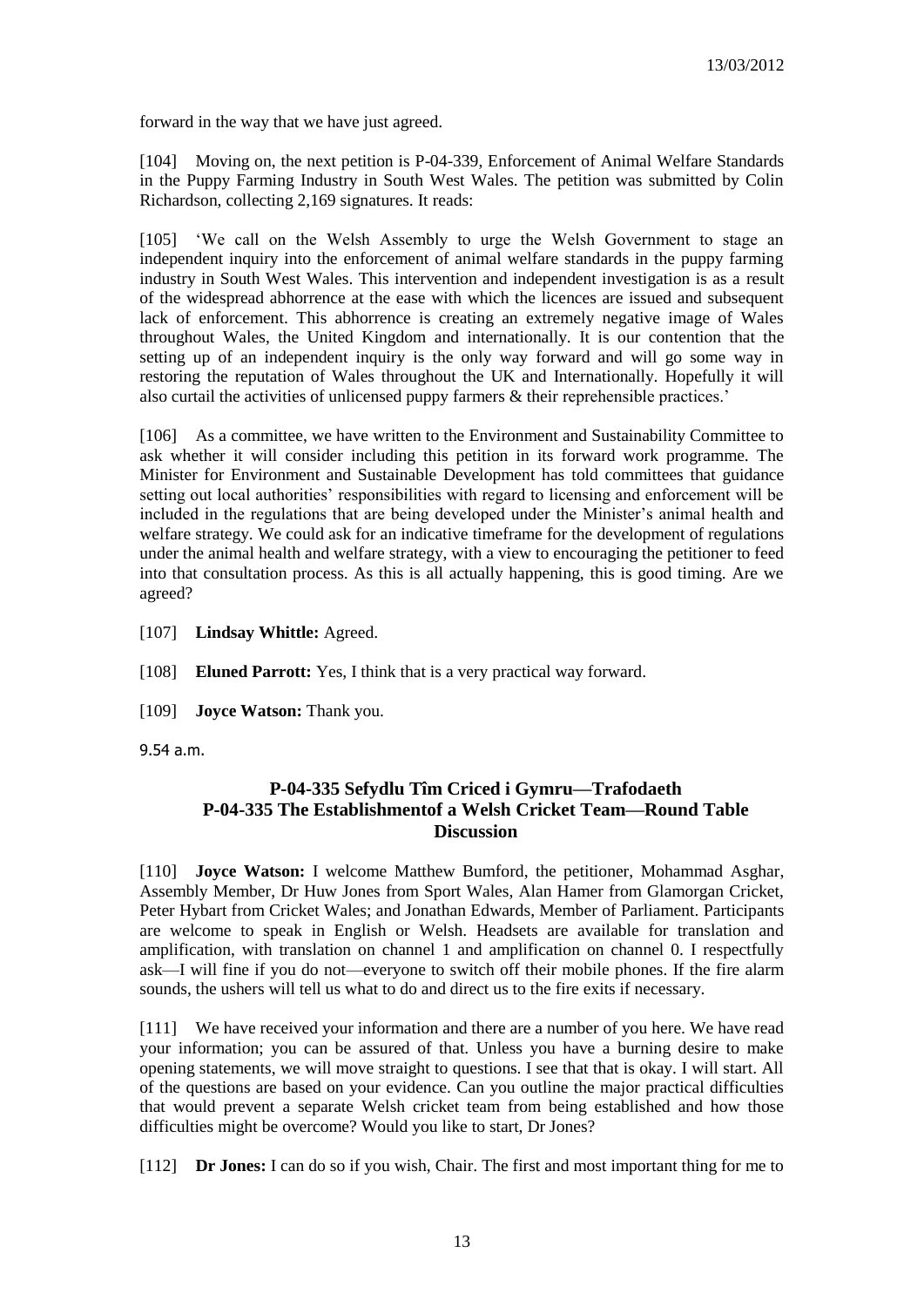say is that my role here is to support the cricketing fraternity. As far as we are concerned, it is for cricket to decide on matters within cricket's domain. However, there are a number of areas that you need to consider. The first is the implications of this for international cricket in Sophia Gardens. Alan Hamer has clearly shown in his evidence that it would be affected significantly, and that, in fact, there would not be any international cricket there. The evidence that we have had from the England and Wales Cricket Board also shows that. The second area concerns funding. ECB funding to Wales would be significantly reduced. The third area would be the implications for the strength of a Welsh team if it were to be established and the implications for Welsh cricketers at the very highest levels in the game. Another thing that is also important to mention is that it is not just about rules; sport is a very political sector. In fact, I would almost go as far as to say that there is more politics in sport than in the Assembly. It is very political. It is not a case of relying on goodwill and so on. If some sectors of sport see that they have an opportunity to strengthen their position to the detriment of others, they will do that. It is important to have that context. It is not just about the issues that we think about on a day-to-day basis.

10.00 a.m.

[113] **Joyce Watson:** Okay. Clearly, the petitioner has suggested this, so he will now have an opportunity to express his view.

[114] **Mr Bumford:** Well, Chair, I would refute and disagree with everything that Dr Jones has just said, except for cricket being a particularly political sport—it does stand alone in that regard. It is disingenuous to suggest that there would be no international cricket at Sophia Gardens because, of course, in setting up a Welsh team, we would be playing international matches; we would be playing them as Wales. We would therefore be playing international cricket there regularly, rather than perhaps once every four years for Ashes test matches, as happens now.

[115] Also, as a stakeholder in the English cricket league, there is nothing to prevent Glamorgan from bidding for England test matches as it currently does. There is no reason why it could not win those bids.

[116] **Mr Edwards:** Byddwn yn ychwanegu un pwynt at yr hyn y mae Matthew yn ei ddweud. O dan unrhyw fodel, byddai chwaraewyr o Gymru yn dal yn chwarae gemau prawf dros Loegr, felly nid oes unrhyw reswm yn y byd i Loegr beidio â chynnal gemau prawf yng Ngerddi Sophia. Fel y dywedodd Matthew, mae'r gemau hynny'n cael eu neilltuo o dan broses fidio, a byddai hynny'n parhau oherwydd y byddai Morgannwg yn aelod dosbarth cyntaf, fel y bydd Prifysgol Caerdydd o'r haf hwn ymlaen. Bydd gan Gymru ddwy sir ddosbarth cyntaf yn chwarae gemau dosbarth cyntaf y flwyddyn nesaf.

**Mr Edwards:** I would add one point to what Matthew has said. Under any model, Welsh players would still play test matches for England, so there is no reason in the world for England not to play test matches at Sophia Gardens. As Matthew said, those games are allotted through a bidding process, and that would continue as Glamorgan would remain a first-class member, as Cardiff University will be from this summer. Wales will have two first-class counties playing first-class matches next year.

[117] **Joyce Watson:** It is usual to go through the Chair, but that is okay. I would now like a response from Peter Hybart.

[118] **Mr Hybart:** From a Cricket Wales perspective, we are very committed to being part of the England and Wales Cricket Board. Staging Welsh internationals would involve us affiliating to the International Cricket Council instead of being part of the England and Wales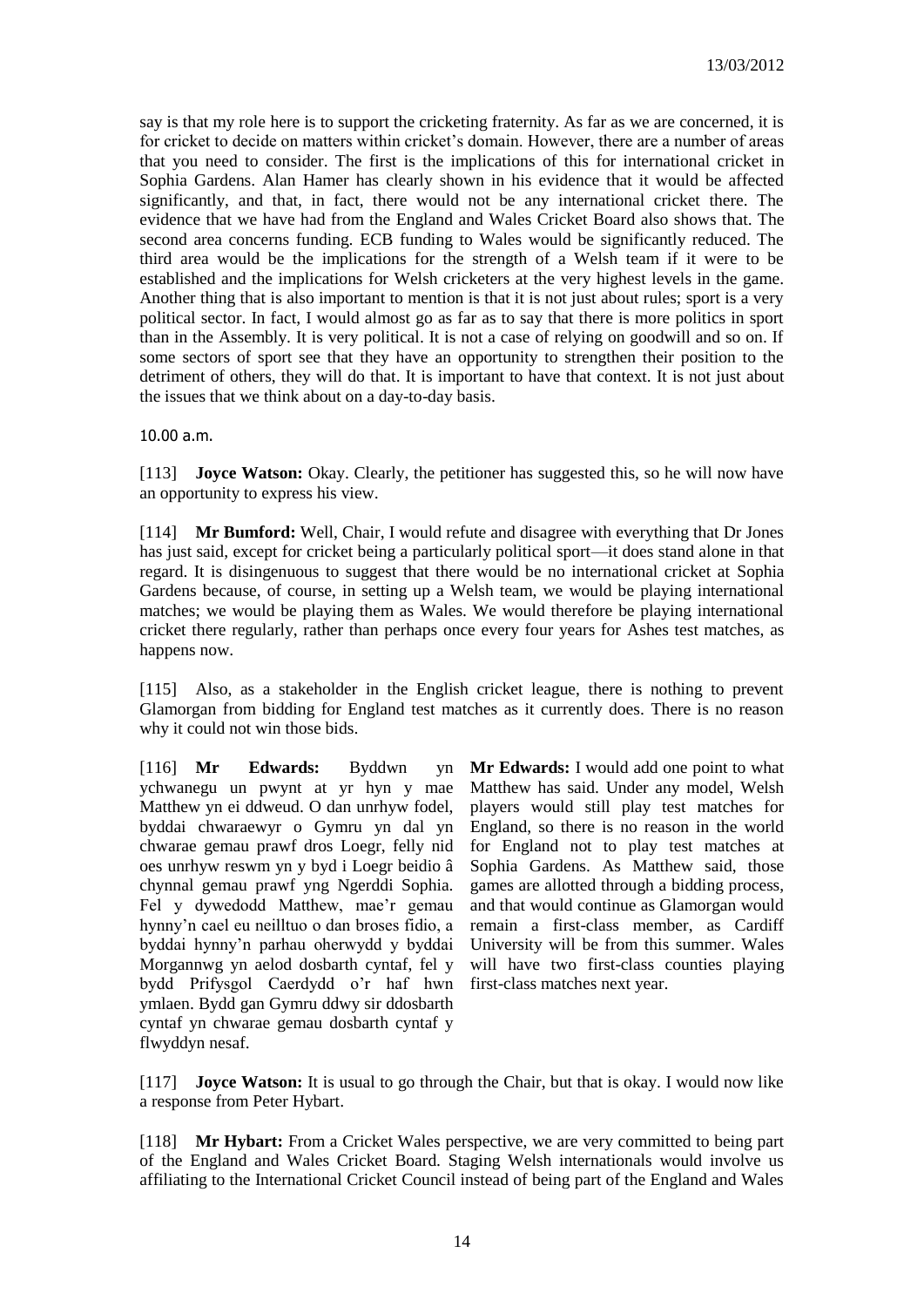Cricket Board. We do not believe that that is the best way forward for cricket in Wales, either at grass-roots level or international level. We receive very strong support from the England and Wales Cricket Board—we receive up to about £800,000 a year from the ECB. We play Welsh age-group fixtures, starting with under-11 boys and going all the way up to senior women's team, against other English counties, and that structure provides the future cricketers for Wales, many of whom go on to play for Glamorgan. So, we are very committed to being part of the England and Wales Cricket Board. We believe that we get tremendous support from the ECB, and we believe that this proposal will be a very backward step for cricket in Wales.

[119] **Joyce Watson:** Oscar, would you like to make an opening contribution?

[120] **Mohammad Asghar:** Yes, thank you, Chair. As far as I am concerned, you are talking to a person who wants to take coals to Newcastle. I have already produced two written statements of opinion—one of which was three years ago and the other as recently as last month—to support Twenty20 cricket for Wales. Basically, I have been leading on this for a very long time. I met Tony Lewis, who is an iconic test player and an iconic Welshman. I met him nearly four years ago, and he was very keen and interested, but he knew the difficulties and hurdles we would face. Whether it is Cricket Wales, Glamorgan Cricket or any other concern, in my book, they are riding the gravy train. Money is their concern. They do not know about countries like Afghanistan. We saw a film only a couple of weeks ago—it was on in the middle of the night—about how these people who spent years in a refugee camp built a team, and now they are playing world cricket. Peter, you may have seen it.

[121] Wales is part of the United Kingdom. We would like to see Wales have a team, as Ireland and Scotland have. There is no reason why we cannot have a team. I came to Newport 40 years ago, but, before I came to this country, I was very close to playing test match cricket for Pakistan. I was one of the 60 lead players of the country. When I came here, I played cricket in Llanwern; we won the league. The only problem is that Glamorgan is Glamorgan; it is not Wales in my book. The team in Newport, which has won small premiere leagues, has not got a ground at present. That is in Newport. So, how can we serve cricket? I have seen the statements that it is not reasonable and feasible, but I totally disagree with them. There is no shortage of talent and I want to bring our Twenty20 team onto the Welsh stage.

[122] **Eluned Parrott:** First, I would like to follow up on something that has already been said by Dr Jones about the threat of a withdrawal of financial and practical support from the ECB to Welsh cricket should we disestablish from it. How significant and how adequate do you think the support we receive from the ECB is at present? How effectively is it able to inspire grass-roots cricket in Wales?

[123] **Mr Hamer:** From Glamorgan Cricket Club's perspective, we have received around £2 million a year from the England and Wales Cricket Board. Equally important is the international staging agreement. I want to clarify something that Matthew said earlier: Glamorgan was awarded 17 international match days last September, which was well publicised, including the Ashes in 2015. As an express clause in the staging agreement that the club was awarded by the England and Wales Cricket Board, it said that, if Wales sought affiliate or associate status of the ICC, that staging agreement would be terminated with immediate effect. The financial impact for Glamorgan would mean that we would be placed into administration tomorrow; that is the real truth. We are projecting £3 million of profit from international cricket over the next five years. The impact on the local economy would be considerably greater. The Ashes in 2009 generated more money for Wales than the FA cup final between Liverpool and Manchester United. The fact is that the ECB dictates who stages international matches and we have a clause in our contract. So, from Glamorgan's perspective, it would be a financial disaster that would mean that we would be unable to continue trading.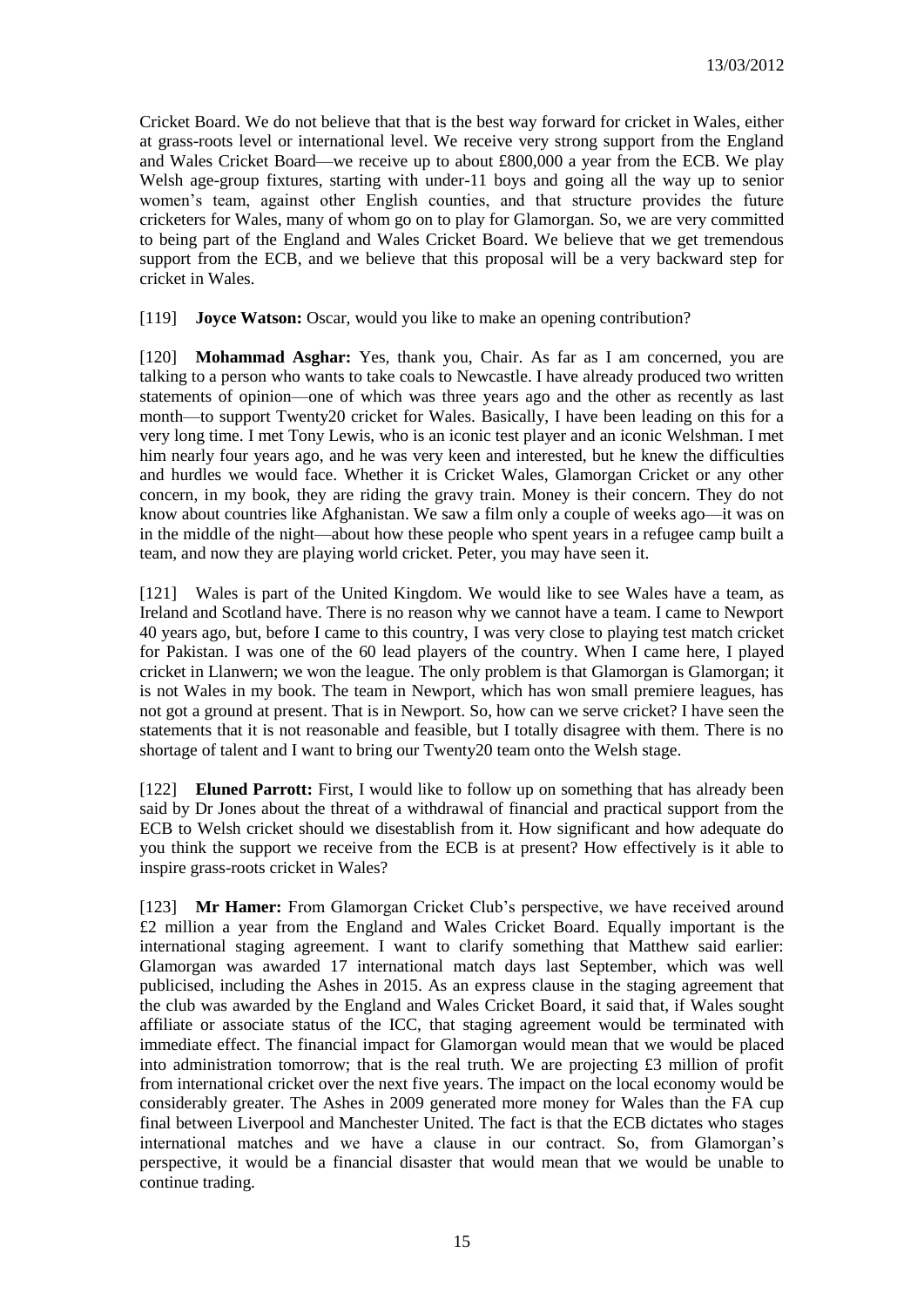[124] **Eluned Parrott:** Obviously, we all want to see international cricket played in Wales and that is understood, but I was hoping to understand the role of the England and Wales Cricket Board in supporting grass-roots cricket and cricket development in Wales and whether that support is adequate at present.

[125] **Mr Hybart:** As I stated, the support that we get from the England and Wales Cricket Board is to the tune of about £800,000 per year. Some of that money comes through to Cricket Wales as the national governing body that oversees the clubs and the leagues; some of that funding goes directly to clubs for facility developments, small grants, capital grants and a loaning scheme. The balance is about £500,000 going through to Cricket Wales as the national governing body and then about £300,000 in a typical year going to clubs, but it will vary year on year, depending on the nature of the projects that the clubs submit. I believe that the support that we get from the England and Wales Cricket Board is very good. It has actually increased quite significantly in the last year or so through the cricket foundation's 'Chance to Shine' project. That enables us to put a part-time community coach in every local authority in Wales. So, we are close to delivering that new initiative.

[126] **Eluned Parrott:** My query, again, is about the support for grass-roots cricket. An indication of that is, as a women cricketer, I had to play in an English league with a team in Wales because there was not a Welsh league for women in Wales. So, there is a query about how far and how effectively that grass-roots support is spread. Perhaps a response from the petitioner would be useful.

[127] **Mr Edwards:** Mae dau fodel posibl ar y bwrdd. Model 1 yw bod yr ECB, o ran gemau undydd ac Ugain20, yn gallu cynnig dau dîm—Lloegr a Chymru ar wahân. Roedd adolygiad Woolf a gafodd ei gyhoeddi ar ddechrau'r flwyddyn, a gomisiynwyd gan yr ICC, yn edrych ar systemau llywodraethu criced. Roedd yr adolygiad yn ddamniol iawn o'r *vested interest* yn y gêm, ac roedd yr adroddiad yn sôn am y posibilrwydd hwn, oherwydd mae lleoedd eraill yn y byd, er enghraifft, Trinidad a Tobago eisiau'r un hawliau ag yr ydym ni'n galw amdanynt i Gymru ar gyfer gemau undydd a gemau Ugain20.

[128] Ynghylch y syniad o Gymru yn dilyn y trywydd o edrych ar gael statws ICC, rhaid cofio bod chwech o aelodau'r ICC yn ynysoedd Prydain ar hyn o bryd: Lloegr, yr Alban, Iwerddon, Ynys Manaw, Jersey a Guernsey. Pe byddech yn tynnu Lloegr o'r *equation*, byddai gan Gymru fwy o chwaraewyr a chlybiau nag sydd gan y gwledydd eraill gyda'i gilydd. Mae mwy yng Nghymru nag sydd yn Seland Newydd, sy'n aelod llawn o'r ICC.

[129] Fodd bynnag, yng nghyd-destun ynysoedd Prydain, mae'r ECB yn parhau i ariannu'r gwledydd eraill hyn. Mae'r Alban countries. Scotland plays in the exact same

**Mr Edwards:** There are two possible models on the table. Model 1 is that the ECB, in terms of one-day matches and Twenty20, could put forward two teams—England and Wales separately. The Woolf review that was published at the beginning of the year, which was commissioned by the ICC, looks at cricket governance systems. The review was very damming of the vested interest in the game, and the report mentioned this possibility, as there are other places in the world, such as Trinidad and Tobago, that want the same rights that we are calling for in Wales for one-day and Twenty20 matches.

In relation to the idea of Wales going down the road of having ICC status, we must remember that there are six members of the ICC in the British isles at the moment: England, Scotland, Ireland, the Isle of Man, Jersey and Guernsey. If you were to take England out of the equation, Wales would have more players and clubs than all of the other countries put together. There are more in Wales than in New Zealand, which is a full member of the ICC.

However, in the context of the British isles, the ECB continues to fund these other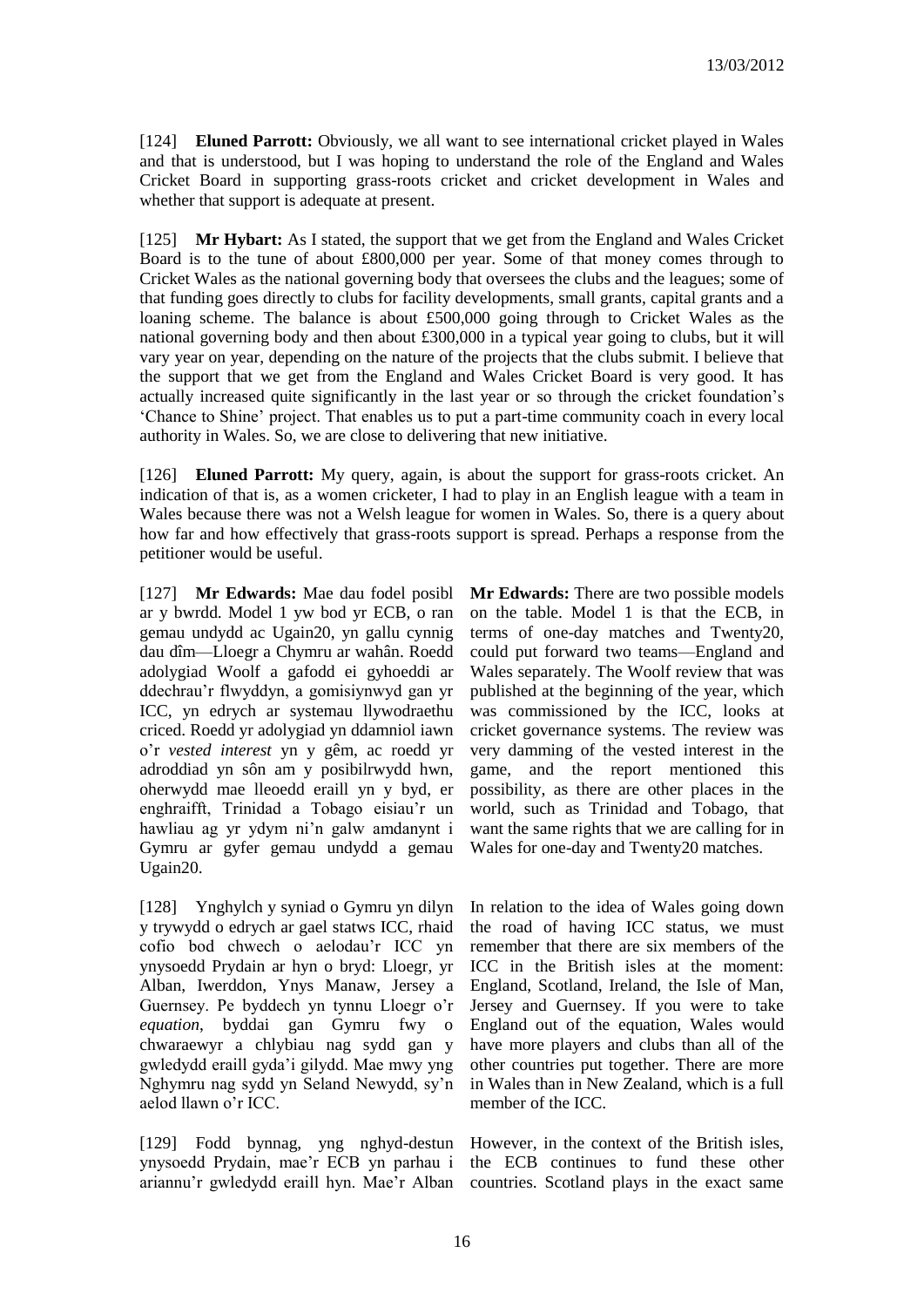yn chwarae yn union yr un cystadlaethau ieuenctid. Mae Criced Cymru wedi gwneud gwaith arbennig o ran datblygu systemau ieuenctid yng nghriced Cymru. Mae tîm yr Alban, sy'n wlad annibynnol o ran statws ICC, yn chwarae yn y cystadlaethau hynny yn ogystal â chwarae mewn cystadlaethau rhyngwladol.

[130] Yn amlwg, yn y cyfnod cyntaf, pe byddai Cymru'n dilyn y trywydd o edrych am statws ICC, byddai modd cael yr hyn maen nhw'n eu galw'n '*bridging loans*' oddi wrth yr ECB i godi'r arian, neu byddai'n rhaid i Lywodraeth Cymru wneud yn iawn am y *shortfall*. Fodd bynnag, y gwirionedd yw, mae Cymru'n wlad gystadleuol ar lefel ryngwladol a phe bai'n cyrraedd cwpan y byd, neu *high-performance level* yr ICC, byddai'r arian a fyddai'n dod o'r ICC yn llawer uwch na'r hyn mae'r ECB yn medru ei gynnig i Gymru.

youth competitions. Cricket Wales has done excellent work in terms of developing a youth system for cricket in Wales. The Scottish team, which is an independent country in terms of its ICC status, plays in those competitions as well and in international competitions.

Obviously, in the first period, if Wales was to go down the route of seeking ICC status, it would be possible to get what they call 'bridging loans' from the ECB to raise the money, or the Welsh Government would have to make up the shortfall. However, the truth is that Wales is a competitive country on an international level and if it were to reach the world cup, or the ICC's highperformance level, the money that would come from the ICC would be much greater than what the ECB can offer to Wales.

[131] **Eluned Parrott:** Do you think that there is great public support? Can you give us evidence that there would be public support for a Wales cricket team?

[132] **Mr Edwards:** Gwnaeth y *Western Mail* gynnal pôl piniwn y llynedd. Roedd 81% o blaid. Fy safbwynt i yw hyn: rwy'n chwarae criced ers pan oeddwn yn blentyn bach, gan gefnogi tîm criced Lloegr i'r carn ac rwy'n parhau i wneud hynny er fy mod yn genedlaetholwr gwleidyddol. Mae'r cefnogwyr a'r chwaraewyr eisiau hyn. Chwaraeais yn erbyn Morgannwg ychydig flynyddoedd yn ôl dros dîm Llandysul. Roedd pob un o'r chwaraewyr a oedd yn chwarae dros Forgannwg eisiau tîm cenedlaethol i Gymru ac eisiau chwarae ar y lefel uchaf dros Gymru. Yr unig beth sy'n atal hyn yw systemau llywodraethol y gêm yng Nghymru a gweinyddwyr y gêm. Mae dyletswydd ar y gweinyddwyr; mae unrhyw gêm neu chwaraeon ar gyfer y chwaraewyr a'r cefnogwyr nid ar eu cyfer nhw.

**Mr Edwards:** The *Western Mail* conducted an opinion poll last year and 81% were in favour. My point of view is this: I have played cricket since I was a little boy, and am an avid supporter of the England cricket team and I continue to support it despite the fact that I am a nationalist politically. The supporters and the players want this. I played against Glamorgan a few years ago for Llandysul. Each and every one of the Glamorgan players wanted a national team for Wales and wanted to play on the highest level for Wales. The only thing preventing this is the sport's governance systems in Wales and the administrators of the sport. There is a duty on the administrators; any game or sport is for the supporters and players, not the administrators.

[133] **Lindsay Whittle:** Dr Jones, you said that politics was very much involved in sport, but, with respect, it all seems to be about finance at the moment. That seems to be the main talking point. I am interested in supporting a Welsh cricket team, and that is likely to have major funding implications for the game in Wales; that is quite clear from the evidence. I would not have thought, with respect, that you should be too far apart. What measures could be taken to ensure that any changes in funding could be mitigated? I am quite sure, based on the evidence given by Jonathan Edwards, that there is huge support out there. Most people in Wales naturally support a Welsh team, regardless of the sport; we all have our favourite sports, but you will always find that people will support a Welsh team. I think that that is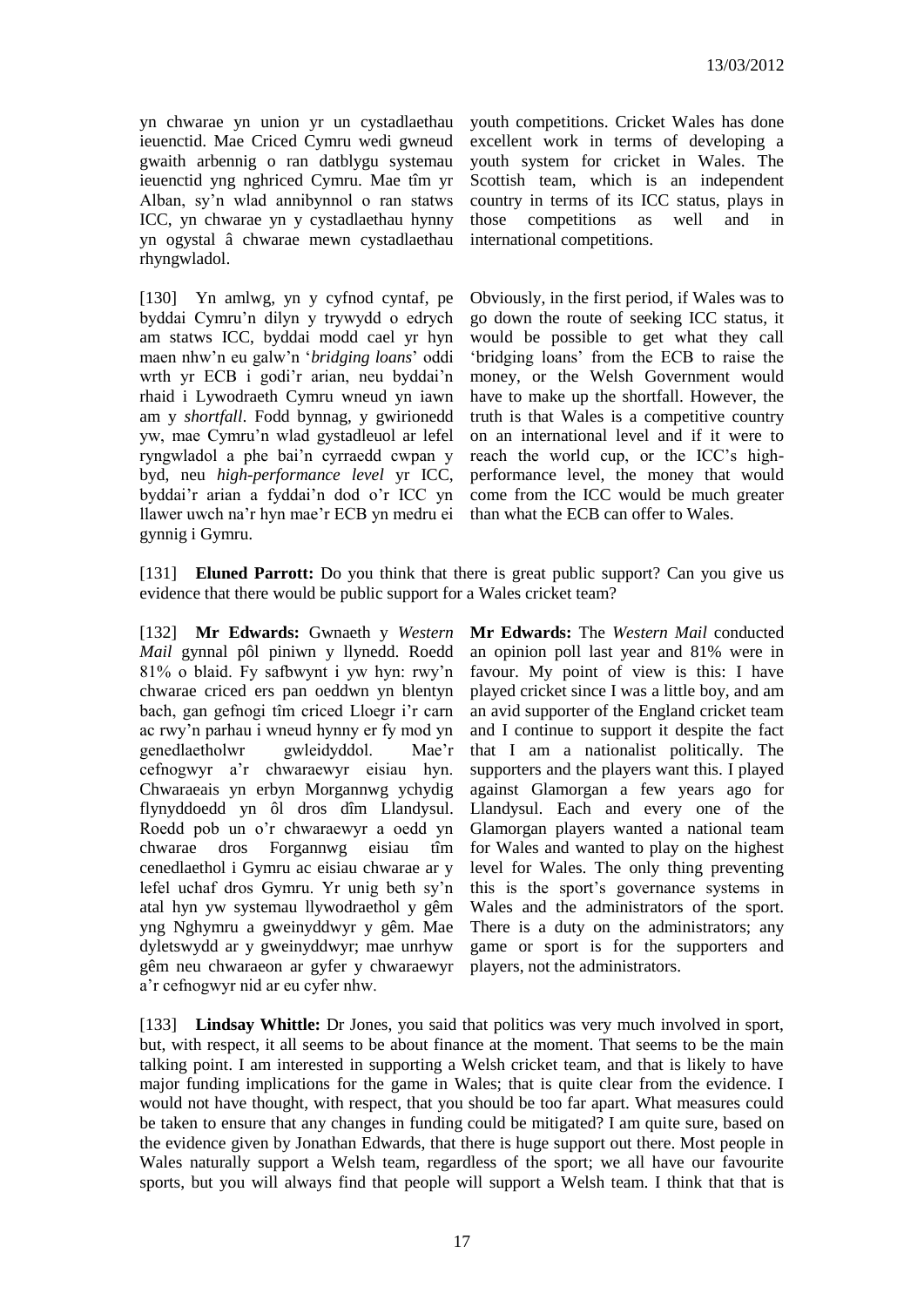really positive. With respect, I do not support an England team at all—sorry about that.

[134] **Dr Jones:** That point is a fair one. This is a seductive argument. Theoretically, I would love to see a Welsh cricket team, just as I would like to see many other Welsh teams that is what we are about at Sport Wales. However, trying to achieve that, particularly at the moment, is very difficult indeed and, unless there is significant compensatory funding from somewhere, it would be almost impossible to achieve. It would put Glamorgan in a very difficult financial position. It would also put Cricket Wales in a very difficult financial position, and that would be detrimental to the development of the game.

10.15 a.m.

[135] For me, one of the most compelling memoranda that you have had is from the ECB; it is quite clear about various points. There are various views and opinions, from the cricket administrators on the one hand, as Jonathan calls them, to those of the petitioners on the other, but some of the points in here are absolutely clear. It says, should Wales decide to separate itself,

[136] 'then Cricket Wales would need to separate itself from the ECB and join the ICC in its own right as a member nation. It would not be possible to mix and match membership based on different levels of international competition.'

[137] So, one of the options that Jonathan proposed is actually not an option, based on that. The evidence also says,

[138] 'In a similar vein to Scotland and Ireland, there would be no funding from England to Cricket Wales as all relationships would have to be with ICC and Wales would in effect become a competitor nation to England.'

[139] I think that those are quite compelling arguments. Unless we could overcome those issues by securing significant financial funding from somewhere else, whether or not it was the Welsh Government—I cannot see it coming from anywhere else—then these things would be hugely difficult to overcome. You would then be in a situation where you would have to weigh all sorts of other things in the balance, for example, the standard of international competition and whether it would be better to be part of an international cricket league, or county cricket, or whatever. Those would be different types of arguments.

[140] **Lindsay Whittle:** Is there any evidence to suggest that any of the English counties would suddenly want to stop playing against Glamorgan? This happens in all sports throughout Britain, does it not? In all sports, people travel throughout the entire country.

[141] **Dr Jones:** It is quite well known that there are too many county cricket clubs at the moment. I suspect that if the English system were to start reducing the number of counties, Glamorgan would be very vulnerable at that time. That is where the politics comes about in all this.

[142] **Lindsay Whittle:** With respect, there may be too many in the south-east of England, but there are not too many here in Wales, are there? There is only one.

[143] **Joyce Watson:** Please, could you all speak through the Chair? We are having a freefor-all at the moment. The obvious question now is: can you explain why that would have an effect on Glamorgan, so that we have it on the record?

[144] **Mr Hamer:** As I said earlier, Glamorgan would have to go into administration. We have £16 million of debt and the SWALEC Stadium was built specifically to stage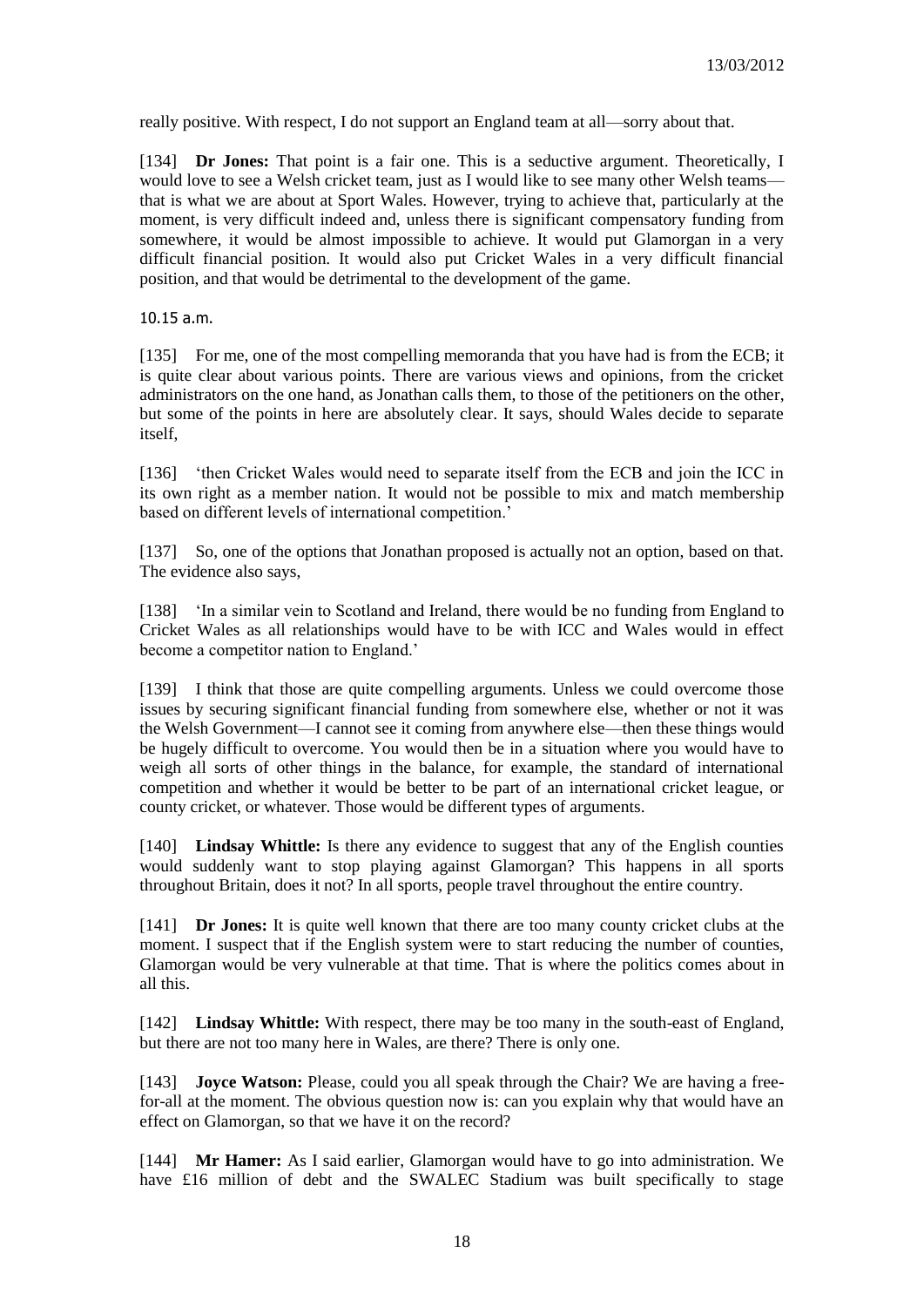international cricket. The terms of the agreement between us and the ECB—and I am happy to forward them to committee—specifically state that we would lose future international matches. We would have no alternative other than to go into administration. Glamorgan could not survive, with the debt profile that it has, without international cricket. Whether the England and Wales Cricket Board or the other counties would want to continue playing against Glamorgan would be a hypothetical question, because we would not exist, because we would not have any money.

[145] **Eluned Parrott:** What is the timescale on that agreement?

[146] **Mr Hamer:** It runs until 2016. The agreements run for four years, but for the matches from 2017 onwards, the same condition would apply. The reason is that there are too many test match grounds in England and Wales. It has been a common debating point. Hampshire and Durham missed out on an Ashes test because Cardiff secured it, so, clearly, if Wales decided to seek its own cricket status, England quite rightly would allocate its international matches to its English counties. It would not take games across the bridge.

[147] **Eluned Parrott:** But, presumably Wales would allocate its international matches to Sophia Gardens.

[148] **Mr Hamer:** But the evidence indicates that Wales would go into division 7 of the ICC World League, playing teams like Papua New Guinea and so on. We would have to battle our way through the rankings to secure one of two places to play in a world cup once every four years. At the moment, the future tours programme, which sets out which countries play each other, has been fixed for the next 10 years. As it currently stands, there are no plans by the ICC to increase the number of test match teams. Cricket Ireland announced recently that one of its objectives is to try to gain test match status by 2020. It is extremely unlikely, given how competitive and cluttered the cricket fixture calendar is, that any new test nations will be given status by the ICC. So, the best that Wales could hope for would be to battle it out with Ireland, Scotland, Kenya and so on every four years to try to get a place in the world cup.

[149] **Joyce Watson:** Have you finished, Lindsay?

[150] **Lindsay Whittle:** Yes, that is fine.

[151] **Joyce Watson:** I want to move on. We have talked about battling it out and gaining players, because you can only battle it out if you have players to battle with, so can you explain to us how complex the issue of player eligibility is in the context of the ICC rules? Would that present any difficulties, should a separate Welsh team be established?

[152] **Mr Edwards:** Y rheolau ar hyn o bryd yw, pe bawn i'n chwarae criced dros Gymru ar y lefel undydd neu Ugain20 a bod Lloegr am imi chwarae gemau prawf a'm bod i eisiau gwneud hynny, gallwn drosglwyddo yfory. Byddwn wedyn yn methu â chwarae gemau undydd dros Gymru am bedair blynedd. Dyna ddigwyddodd i Eoin Morgan, a oedd yn chwarae dros Iwerddon mewn gemau undydd. Gwnaeth ei enw ar lefel ryngwladol ac wedyn cafodd ei ddewis i chwarae gemau prawf. Dyma un o'r prif bethau a ddywedodd Matthew Maynard mewn cyfweliad gyda'r BBC ychydig

**Mr Edwards:** The rules as they stand are that, if I played cricket for Wales on the oneday or Twenty20 level and England wanted me to play test matches and I wanted to do so, I could transfer tomorrow. I would then be unable to play one-day matches for Wales for four years. That is what happened with Eoin Morgan, who played for Ireland in oneday matches. He made a name for himself at an international level and was then selected to play test matches. That is one of the main things that Matthew Maynard said in an interview with the BBC a few months ago when he supported the idea of a Welsh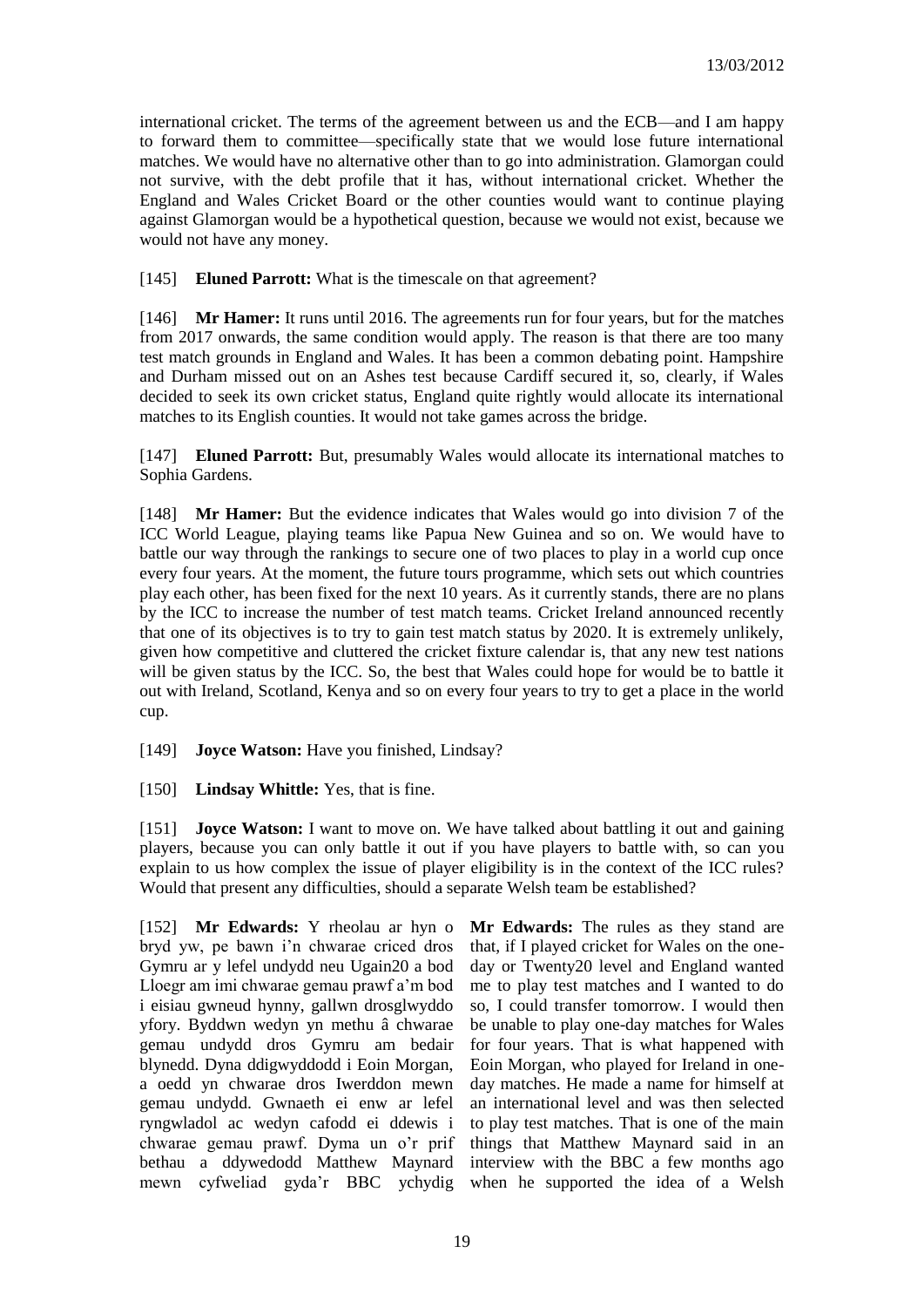fisoedd yn ôl pan oedd yn cefnogi'r syniad o gael tîm cenedlaethol Cymreig i chwarae gemau undydd ac Ugain20; dywedodd y byddai'n ffordd dda o ffocysu ar y lefel elît yng Nghymru. Byddai'n adeiladu ar y gwaith arbennig mae'r bwrdd criced yn ei wneud o ran datblygu ieuenctid pe bai ffocws ar y lefel elît ar gyfer y chwaraewyr hynny. Byddai'n gymhelliad enfawr i chwaraewyr ifanc i ddatblygu eu gêm, a phe baent yn ddigon da i chwarae gemau prawf i Loegr, gallent wneud hynny. Byddai chwarae i Gymru yn gam yn eu datblygiad.

[153] Mae'n rhaid inni gofio, yn hanesyddol, mai dim ond 11 o chwaraewyr Morgannwg sydd wedi chwarae gemau prawf dros Loegr a dim ond rhyw 11 o chwaraewyr Morgannwg sydd wedi chwarae gemau undydd dros Loegr. Felly, byddai cael tîm cenedlaethol Cymreig yn rhoi cyfle arbennig i chwaraewyr ifanc o Gymru chwarae'r gêm ar y lefel uchaf. Mae'n rhaid taw hynny ddylai fod ein huchelgais fel gwleidyddion a phobl sy'n caru'r gêm yng Nghymru.

national team to play one-day and Twenty20 matches; he said that it would be a good way of focusing on the élite level in Wales. It would be building on the exceptional work that the cricket board has done on youth development if there could be a focus on the élite level for those players. It would be a massive driver for young players to develop their game, and if they were good enough to play test matches for England, they could do so. Playing for Wales would be a stepping stone in their development.

We have to remember that, historically, only 11 Glamorgan players have played test matches for England and only around 11 Glamorgan players have played one-day matches for England. So, having a national Welsh team would give young players from Wales a fantastic opportunity to play the game at the highest level. Surely that should be our ambition as politicians and as people who love the game in Wales.

[154] **Mr Hamer:** To my knowledge, there are only two current Welsh professional cricketers who play outside of Wales: Michael Powell and Tom Maynard. So, the Welsh team would not even be as strong as the current Glamorgan team, as it contains a number of non-Welsh players. I have had some information from the ECB that says that, if Wales was to become an ICC associate or affiliate member, the ECB territory would exclude Wales and, as such, a player born in Wales who was playing for Wales would need four years of residential qualification in England if he then wanted to play for England. It also said that players born in Wales and living in Wales while playing for Glamorgan would not be qualified to play for England as there would be a four-year residential qualification period. It is not beyond the realms of possibility that our best cricket players, such as James Harris, who is currently playing for the England Lions and is one step away from getting into the England test team, might be forced to play away from Glamorgan; he would be given the choice of playing for Wales or England, but not both.

[155] **Joyce Watson:** I can see that you want to come in, Matthew, so I will bring you in now.

[156] **Mr Bumford:** The key word there is 'choice'. That is what setting up a Welsh team represents: you would have the choice to play for Wales and then, if you were good enough and decided that you would like to play for England, you could go ahead and do that. At the moment, you have no choice. Either you play for England, with everything that goes along with that—you represent England, not Wales—or you have nothing. So, if we set up a team, it would not take anything away or separate anything; rather, it would establish something, giving players and fans the opportunity to choose Wales, England or both. This is about choice.

[157] **Mr Hybart:** The young Welsh players coming through the system represent Wales, starting at the age of under 11—boys and girls. They are used to playing against all the English counties. The goal for all those Welsh players is ultimately to represent Glamorgan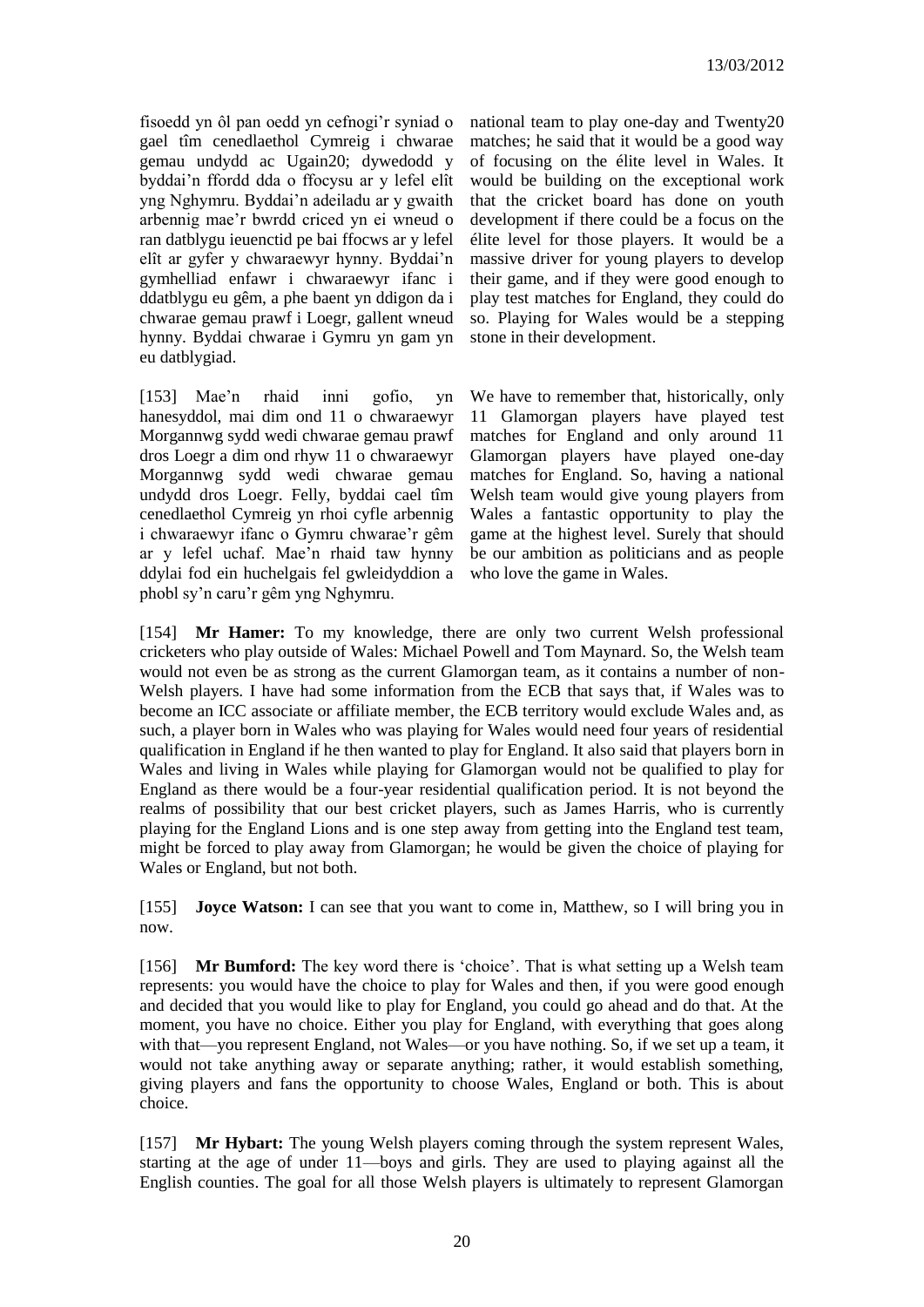and to play for it against the English counties. That is the structure of the sport, and it is well respected. Those with exceptional talent also want to go on to play for England, but throughout the system and in the junior age groups, there is the same system of people aspiring to play in Welsh age groups and to go on to represent Glamorgan.

[158] **Joyce Watson:** I will start to unpick what we have heard so far, and where the arguments lie, as I understand them. In the current system, there is a process that allows young people in Wales to play at whatever level, supported and funded by the mechanisms that we have all heard about. Those who have ability and aspiration go on to play for Glamorgan and, hopefully, go on to represent England. The other side of that is that, if we had a Welsh team and we moved forward with that, those systems and processes would be dismantled and new systems and processes would immediately start. It seems that that would hugely disadvantage, according to one side of the argument, the aspirations of those players, because the level at which they start to play could be seriously affected. The other side of the argument is that we, as a country, would build up those aspirations and allow them to play for their country, at whatever level that might be. Is that a fair assessment of what we have heard so far, so that you are all represented fairly within this debate? I see that it is.

[159] **Mohammad Asghar:** You ask about the standard of cricket. I think that there are 220 clubs in Wales, but there is no talent-hunting process in Wales at the moment. Welsh cricket is just Glamorgan. That is what I was saying in the first few minutes. There is no shortage of talent here, but we are not picking it up. This is the problem. Forget this scaremongering about finance. Once there is talent, the global cricket world watches you. The best players normally come from ordinary places, whether it is Brian Lara, Len Hutton or Don Bradman; they all came from very humble backgrounds. I am pretty sure that there is such talent in Wales, but my worry is that they are not being head-hunted by Cricket Wales or Glamorgan. We have talented boys and girls here, but they are not being head-hunted. Forget this money business; it will come, and in a big way, if we have our own Welsh team at the front-line of global cricket.

[160] **Joyce Watson:** Since you have made a statement and named people, I have to ask them to respond.

[161] **Mr Hybart:** The vast majority of the 220 clubs that were referred to run very strong junior sections. We qualify about 200 coaches a year at various levels across Wales to coach those youngsters. Those youngsters then feed into nine regional teams, and they play cricket from under-10s to under-15s, boys and girls. Those nine regions are the eight old counties of Wales plus Pembrokeshire. Those nine regions then feed into the Welsh teams that I referred to earlier, going from under-11s through to under-17s. So, there is a well-established structure. There is a lot of talent development going on and there are a lot of talented boys and girls within the system. Within the ECB, the Welsh structure is very well-regarded. Obviously, we would all like to see more talented players coming through the system. The community coach initiative that I talked about earlier—we are putting coaches in to local authorities the length and breadth of Wales—specifically targets those clubs that need a little kick-start in terms of their junior sections and their talent development process.

10.30 a.m.

[162] **Eluned Parrott:** Up to what age can you play for Wales?

[163] **Mr Hybart:** For the boys, it is under 17. There is a senior Wales minor counties team playing against the English minor counties. On the women's side, it is up to senior women's level, again playing against the English county teams.

[164] **Eluned Parrott:** Why is it possible to play for Wales up until the age of 17 or as an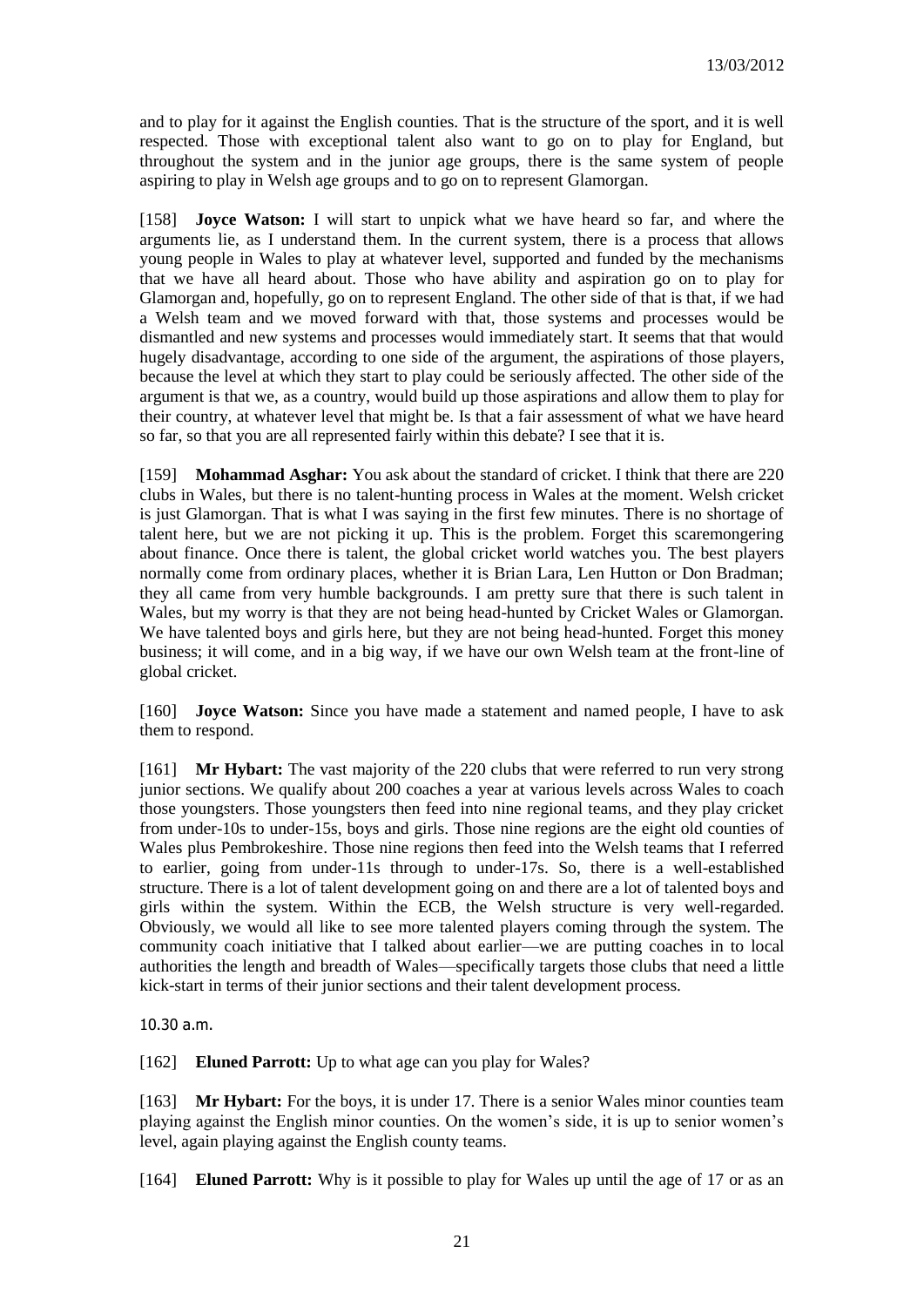adult woman, but not possible to play for Wales as an adult man?

[165] **Mr Hybart:** On the men's side, the structure feeds through beyond the under-17s. It feeds through into Glamorgan cricket.

[166] **Eluned Parrott:** I find it difficult to understand. It seems to me that it is an arbitrary difference. It is possible for women's cricket to be played at Wales level and possible for junior cricket to be played at Wales level but, for reasons that I am frankly not able to understand, it is not possible for adult males to play at that level.

[167] **Mr Hybart:** The Wales junior teams and the Wales senior women's team are not playing international cricket. They are playing against the English county teams.

[168] **Eluned Parrott:** So, there is a conflation between Glamorgan's standing as the county developer and Wales as a national team. Essentially, these are Glamorgan junior teams, are they not, not Wales teams?

[169] **Mr Hybart:** Glamorgan has responsibility for the professional game within Wales. The recreational game falls within the remit of Cricket Wales. So, the junior teams and the girls teams, feeding into the senior women's team, fall under the remit of Cricket Wales, because they are all part of the recreational game. Glamorgan has responsibility for the professional game.

[170] **Joyce Watson:** We will move on now to the final question. I am mindful of the time.

[171] **Eluned Parrott:** We have heard today from the professional cricket authorities that, in the short to medium term, there are financial difficulties and issues to do with the standard of the game in Wales. Should it be our aspiration to develop Wales as a cricketing nation? What steps would be needed to develop us to a point where you believe that that would be viable? Do you really believe that the ECB would nurture a viper, if you like, by developing Wales to the point of viability as a standalone competitor nation?

[172] **Mr Hamer:** One of the challenges at the moment is that Glamorgan has underperformed; I am not going to deny that. Glamorgan's performances on the field over the last 10 years have not been good enough. Had they been good enough, we probably would have had representation in the England team. I wonder then whether this hearing would be taking place. Funding needs to be addressed. Clearly, from Glamorgan's perspective, if it was unable to earn the multi-million pound contribution by staging international cricket, it would have to look to someone else to provide that money; I suspect that that would be the Welsh Government. That would not be Glamorgan's decision, but without doubt, the funding would need to be resolved before these matters could be taken forward.

[173] **Mr Bumford:** I find it wrong and unacceptable that a county in Wales is attempting to hold the rest of the country to ransom over establishing a team, with threats of going into administration. It is an opportune time to be looking at this, given that the Woolf review has just come out. That review looked into the governance of cricket and found it to be quite a corrupt game, with many vested interests. It is now accepted on the international stage that we need to expand cricket and involve new countries. The review has suggested that non-full members could start hosting world cups, for example—there is talk of Ireland doing that, and there is no reason why Wales could not.

[174] Moving forward, we should have a similar review in Wales. It should, essentially, have exactly the same terms of reference as the Woolf review, which was to conduct a comprehensive, forward-looking review of the governance of the ICC, or—in this case— Cricket Wales. That would include an analysis of governance structures, namely whether it is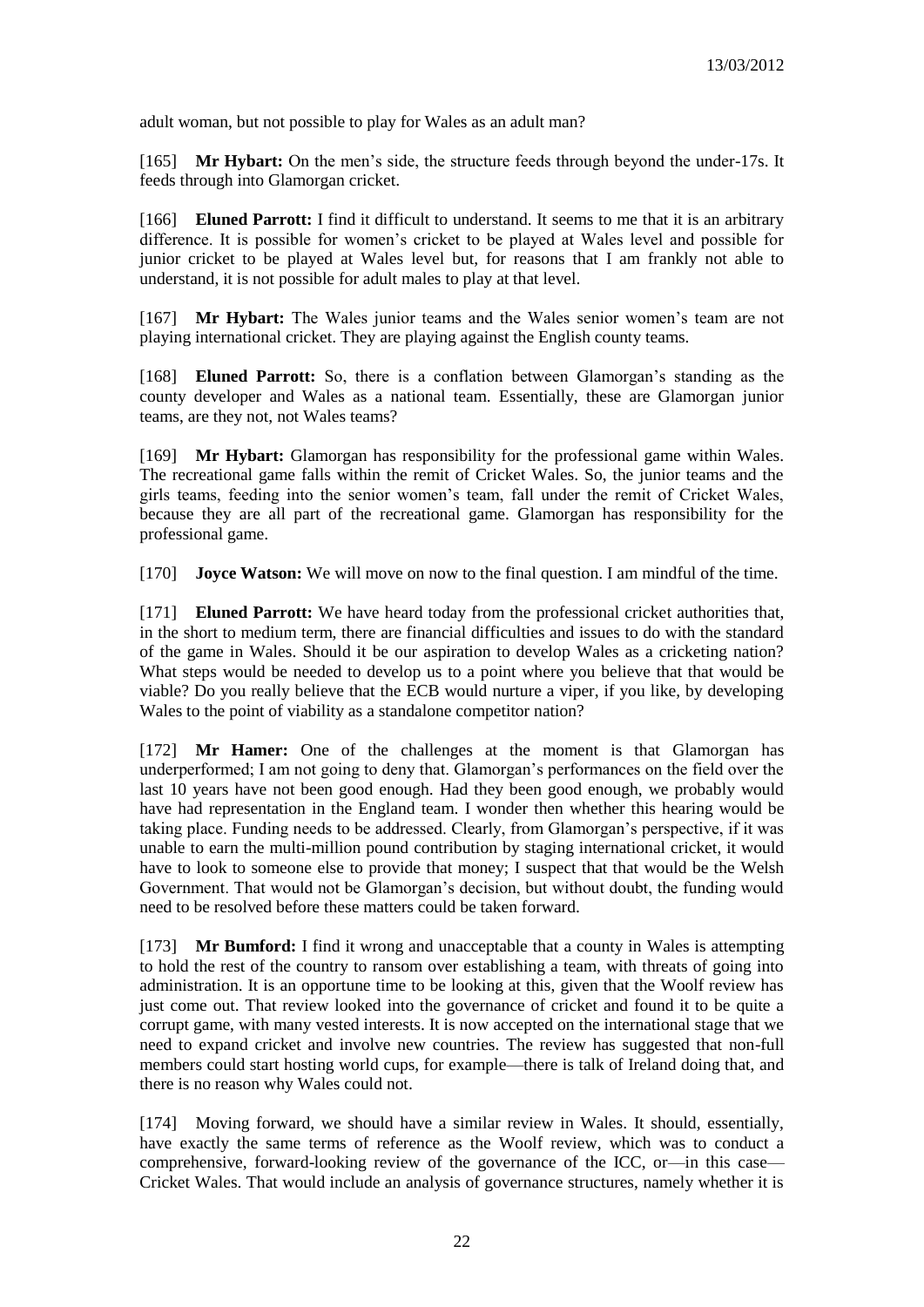right that Glamorgan should have so much power over Welsh cricket, given that it is, ultimately, just a county of Wales. It would also look at the ethics of cricket, and in this case, whether England is representative of Wales, or whether Glamorgan is representative of Wales. It should also look at the membership of the ICC and options around that, as well as funding. I would strongly suggest that you contact Cricket Scotland and the Irish cricket board, both of which are taking tremendous leaps forward presently. We have been in contact with them and they are sympathetic to our cause. They would like to see a Welsh team and they are envious of the players, clubs and the facilities that we have at Sophia Gardens. That would be my suggestion for moving forward.

[175] **Joyce Watson:** I see some reaction to what you said, so I will bring those people in to comment.

[176] **Dr Jones:** I am not sure that it is helpful to talk about corruption in the context of this petition; it is not helpful at all. The one issue that is essential for the committee to be aware of in terms of financing the game is that it very much relies on test cricket in terms of its stability. In that sense, it is similar to rugby, which very much relies on the success of the international test team. The success that we will hopefully have on Saturday will have major implications for the funding of the team. It will also have implications for the funding of the regions. Cricket is similar in that the vast majority of it relies on success at test level. If we did not have the ECB in this context, then it would be difficult for the rest of the structure to survive as it is now. Clearly, you can develop a different structure—I would not deny that but it would be nothing like the structure we have at the moment. Certainly, we believe that it would be hugely detrimental to the development of the game.

[177] **Mr Hybart:** I would like to pick up Matthew's point, which implied that Glamorgan had influence here. Cricket Wales is a new organisation and is a merger of an organisation that used to run the junior game with an organisation that used to run the senior game. Both have been brought together in one organisation. Glamorgan did hold influence over one of those old organisations, but that has changed in this restructuring. So, on the types of issues that we are discussing today in terms of the structure of cricket in Wales, regardless of Glamorgan, Cricket Wales is fully committed to being part of the ECB. This issue is not a concern for our member clubs and leagues. In the last month, we have held an annual general meeting, a meeting of all of our senior leagues across Wales and a meeting of all of our junior regions throughout Wales. It was an open agenda on each occasion and this issue was not raised. So, Cricket Wales is very committed to the current structure and regardless of the financial implications in terms of Glamorgan, we believe that this is the best structure for the development of cricket in Wales.

[178] **Joyce Watson:** Oscar, you get the final word, as long as it is brief.

[179] **Mohammad Asghar:** I totally disagree with Dr Jones when he said that financing was based on test matches. That is totally wrong. The IPL is the richest league and it pays each player around \$1 million, so unless you try, you will not succeed. Good players are leaving Wales, and we do not want that to happen. That is the issue.

[180] **Joyce Watson:** I thank everyone for their comments. We will take on board your suggestion about the Scottish and Irish cricket boards and seek some information from them.

[181] We were going to go into private session to discuss the next item, petition P-04-358, but life is a moveable feast. We will not be discussing it because I believe there has been a recent move within that body, and I think that I am right in saying that it has now been disbanded.

[182] **Ms Phillips:** We understand that it has.